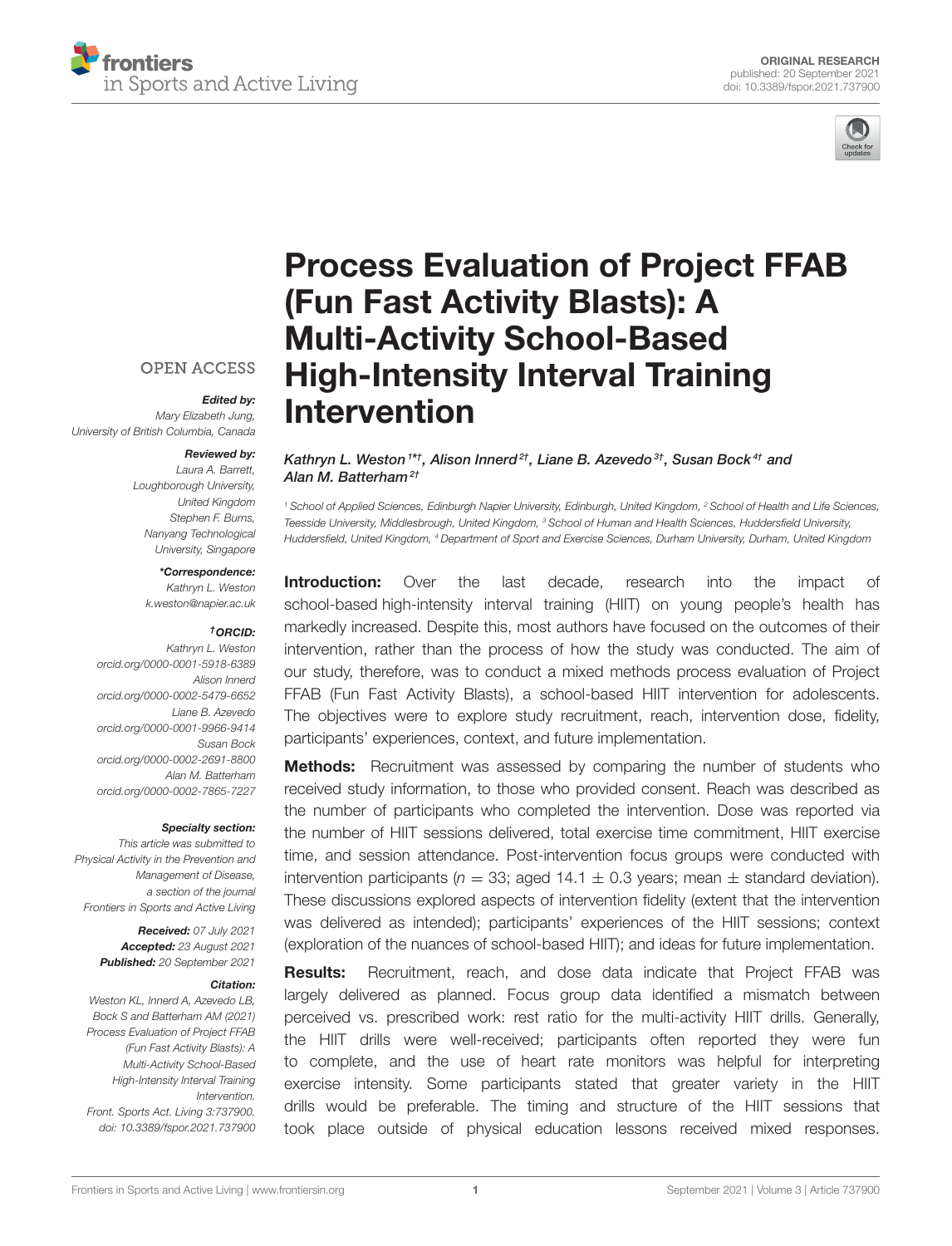**Conclusion:** Collectively, our study supports the use of school-based HIIT and provides valuable insights into how such interventions can be implemented. Project FFAB could be modified to account for individuals' preferences on when the exercise sessions took place. In addition, a wider range of activities could be included, and the prescribed work: rest ratio of the HIIT drills could be better communicated.

Keywords: high-intensity, adolescents, school-based, exercise, qualitative

# INTRODUCTION

Schools have long been regarded as an ideal public health intervention setting [\(Kriemler et al., 2011;](#page-13-0) [Dobbins et al., 2013\)](#page-12-0), yet remain busy and unpredictable places [\(Franks et al., 2007;](#page-12-1) [St Leger et al., 2007\)](#page-13-1) that create challenging conditions for physical activity implementation [\(van Sluijs and Kriemler, 2016;](#page-13-2) [Bond et al., 2017\)](#page-12-2). Evidence of the effectiveness of schoolbased physical activity interventions for improving activity levels and/or enhancing health outcomes through exposure is mixed [\(Kriemler et al., 2011;](#page-13-0) [Dobbins et al., 2013;](#page-12-0) [Love et al., 2019\)](#page-13-3). Recently, a meta-analysis of cluster randomised controlled trials provided strong evidence that school-based interventions do not positively impact on young peoples' daily accelerometerassessed moderate-to-vigorous physical activity [\(Love et al.,](#page-13-3) [2019\)](#page-13-3). Therein, however, it was also highlighted that better efforts in the assessment and maximisation of implementation fidelity across such interventions were needed.

Process evaluations are used to monitor and report intervention implementation and help to understand the relationship between intervention content and outcomes [\(Saunders et al., 2005\)](#page-13-4). A thorough process evaluation can go beyond simply answering whether an intervention "works" from an outcome perspective; by exploring why and how it was successful (or not), for who it could work and how participants react to it [\(Bauman and Nutbeam, 2013\)](#page-12-3) when implemented in the "real world" setting [\(Jago et al., 2015;](#page-12-4) [Love et al., 2019\)](#page-13-3). Common features examined in a process evaluation include: (1) recruitment and retention; (2) the number of people who came into contact with the intervention (i.e., reach); (3) quantity of the intervention delivered (i.e., dose) [\(Moore et al., 2015\)](#page-13-5); (4) how well the intervention was implemented as intended across all participants (i.e., intervention fidelity) [\(Dumas et al., 2001;](#page-12-5) [Horner et al., 2006\)](#page-12-6); (5) participants' satisfaction, perceptions and usage of the intervention (i.e., participants' experiences) [\(Moncher and Prinz, 1991;](#page-13-6) [Bellg et al., 2004\)](#page-12-7) and; (6) exploration of how the context affects the implementation of the intervention [\(Baranowski and Jago, 2005;](#page-12-8) [Bauman and Nutbeam, 2013\)](#page-12-3). Despite the wealth of information process evaluations can offer, surprisingly few appear to be conducted alongside school-based physical activity interventions [\(Naylor et al., 2015;](#page-13-7) [Love et al.,](#page-13-3) [2019\)](#page-13-3).

Over the last decade, scientific interest in the use of highintensity interval training (HIIT) as a form of school-based physical activity has markedly increased. Fifteen intervention studies were identified in a 2017 review [\(Bond et al., 2017\)](#page-12-2), with a 2020 expert statement on the use of HIIT in young people

identifying that >10 additional studies have been published since then [\(Weston et al., 2020\)](#page-14-0). Typically, HIIT is characterised by short, intermittent bursts of very vigorous activity, alternated with periods of rest or low intensity active recovery [\(Gibala et al.,](#page-12-9) [2012\)](#page-12-9). From a physiological perspective, there is accumulating review-level evidence that HIIT may represent a potent method of improving aspects of cardio-metabolic health and fitness in young people [\(Logan et al., 2014;](#page-13-8) [Bond et al., 2017;](#page-12-2) Eddolls et al., [2017;](#page-12-10) [Thivel et al., 2019;](#page-13-9) [Costigan et al., 2015a\)](#page-12-11). However, little is known on exactly how HIIT is implemented as a health intervention outside of the controlled environment of the laboratory. In addition, young people's experiences of taking part in HIIT remains unclear [\(Biddle and Batterham, 2015;](#page-12-12) [Jung et al.,](#page-12-13) [2015;](#page-12-13) [Leahy et al., 2020;](#page-13-10) [Weston et al., 2020\)](#page-14-0). To date, only three detailed qualitative evaluations of real-world HIIT programmes exist, but these involved adult participants as part of a workplace intervention [\(Kinnafick et al., 2018;](#page-13-11) [Metcalfe et al., 2020;](#page-13-12) Burn et al., [2021\)](#page-12-14). Five school-based HIIT studies included aspects of process evaluation within their outcome trials [\(Buchan et al.,](#page-12-15) [2013;](#page-12-15) [Leahy et al., 2019;](#page-13-13) [Kennedy et al., 2020;](#page-13-14) [Lubans et al.,](#page-13-15) [2020;](#page-13-15) [Costigan et al., 2015b\)](#page-12-16). However, these evaluations were either conducted quantitatively, predominantly focusing on those delivering the intervention (i.e., the schoolteachers) as opposed to those receiving the intervention (i.e., the school pupils) (Costigan et al., [2015b;](#page-12-16) [Leahy et al., 2019;](#page-13-13) [Kennedy et al., 2020;](#page-13-14) Lubans et al., [2020\)](#page-13-15), or provided inadequate detail about the qualitative methods and analysis techniques utilised [\(Buchan et al., 2013\)](#page-12-15). These factors limit the in-depth exploration of participants' trial experiences to generate insights and recommendations to guide future research, practise, and policy.

We previously published a quantitative fidelity analysis [\(Taylor et al., 2015\)](#page-13-16) and outcome evaluation of Project FFAB (Fun Fast Activity Blasts); [\(Weston et al., 2016\)](#page-14-1), a controlled before-and-after study on the effect of a 10-week school-based HIIT intervention on cardio-metabolic risk markers and physical activity levels in English adolescents. Outcomes assessed at baseline and post-intervention were non-fasting blood lipids and glucose, waist circumference, high sensitivity C-reactive protein, resting blood pressure, daily moderate-to-vigorous physical activity (MVPA), 20-m shuttle-run test performance, and carotid artery intima-media thickness. Post-intervention, we observed favourable changes in blood triglycerides and waist circumference in intervention participants compared to controls. While the outcome evaluation is important from a cardio-metabolic health perspective, crucial aspects of the understanding of intervention functioning have not yet been reported. Therefore, the aim of our current study was to conduct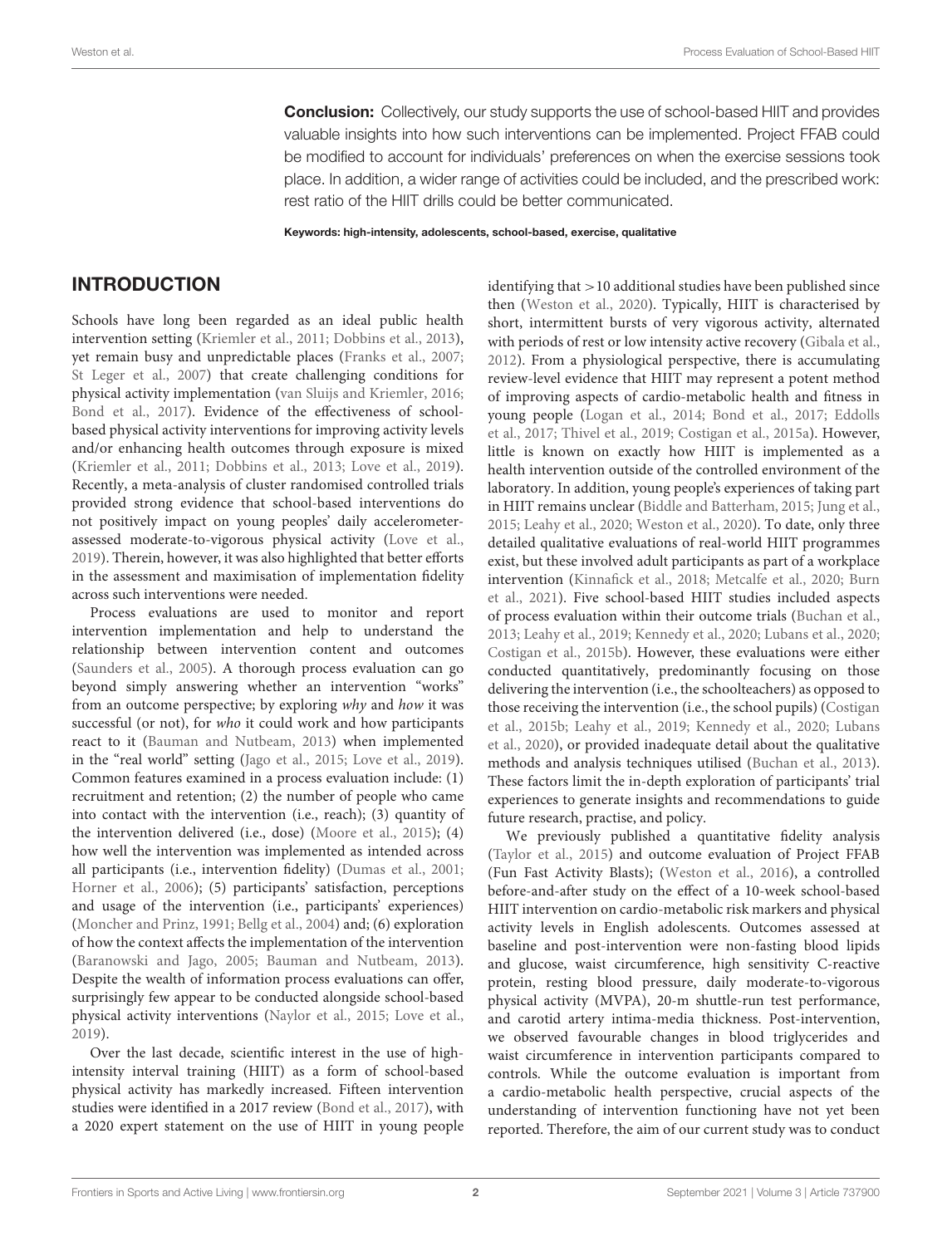a mixed methods process evaluation of Project FFAB, with the objectives of exploring recruitment, reach, dose, intervention fidelity, participants' experiences, context, and ideas for future implementation. The findings will add to existing evidence on the implementation of the Project FFAB and, more broadly, to the delivery of school-based HIIT interventions.

# **METHODS**

### Ethics Approval and Study Reporting

Ethics approval for all aspects of Project FFAB was obtained from the Teesside University Research Governance and Ethics Committee (study reference 008/11) and the protocol for the outcome trial [\(Weston et al., 2016\)](#page-14-1) registered on clinicaltrials.gov (trial number NCT02626767). The reporting of qualitative aspects of the present study adheres to the consolidated criteria for reporting qualitative research (COREQ) [\(Tong et al., 2007\)](#page-13-17). Full details of procedures and results from our previously published work are freely available elsewhere [\(Taylor et al.,](#page-13-16) [2015;](#page-13-16) [Weston et al., 2016\)](#page-14-1). To contextualise the data collected for the process evaluation, a summary of Project FFAB is provided below.

# Project FFAB Overview

#### Recruitment Procedures

Eight secondary schools in North East England were invited to take part in Project FFAB, based on their geographical proximity to Teesside University, socioeconomic status (assessed through the Index of Multiple Deprivation IMD) [\(Noble et al., 2008\)](#page-13-18) school specialism and physical education (PE) provision. Schools were initially contacted by emailing the school head teacher and/or head of the PE department. Four agreed; declining schools cited a lack of time and flexibility in their timetable and/or disinterest. All schools were co-educational and provided two 1-h PE lessons per week. To mitigate potential contamination effects between the intervention and control groups (Henaghan et al., [2008\)](#page-12-17), randomisation at the individual level within the schools did not occur. As such, two schools were assigned to the 10-week HIIT intervention (referred to herein as school 1 and 2) and two to the control (school 3 and 4), based on their socioeconomic status and school specialism. According to the IMD ranking, schools 1 and 3 were situated in areas with lower levels of deprivation than schools 2 and 4. At both school 1 and 3, the specialism was sport, whereas at school 2 and 4 the specialism was science and business and enterprise, respectively.

Recruitment took place during PE lessons for Year 9 pupils (aged 13–14 years). Here, potential participants were not made aware of what Project FFAB entailed at other schools, as a means of minimising the risk of bias through contamination issues such as compensatory rivalry or resentful demoralisation [\(Cook and Campbell, 1979\)](#page-12-18). The target sample size was set at 100 pupils (∼25 participants per school), which would inform a future definitive trial by examining whether the intervention could be delivered as intended, with regards to compliance and retention [\(Craig et al., 2008;](#page-12-19) [Weston et al., 2016\)](#page-14-1). Pupils could participate if they met the health-screening eligibility criteria [\(Weston et al., 2016\)](#page-14-1) and provided written informed parental consent and participant assent.

### Project FFAB Intervention

The Project FFAB intervention took place thrice weekly. Two HIIT sessions took place during timetabled PE lessons. The third was conducted after school and during the school lunch break at school 1 and 2, respectively. Following a warm-up, participants performed four repetitions of 45 s of maximal effort exercise (boxing, dance, soccer, and basketball drills) each interspersed with 90-s recovery. All sessions were devised and led by the first author (KLW). The exception was dance activities, which were jointly devised by the first author (KLW) and an experienced dance teacher and led by the latter.

At the start of the PE-based HIIT sessions, participants were fitted with a heart rate monitor (Polar RS400, Polar Electro, Finland). Due to higher numbers at school 2, participants only wore monitors for one PE-based session per week, whereas those at school 1 wore monitors during every PE-based session. To minimise participant burden, heart rate data were not collected at the after school and lunchtime sessions. During HIIT repetitions, participants were verbally motivated to provide "all-out efforts" and if they were wearing a heart rate monitor, to try and reach ≥90% of their individual maximal heart rate on each 45 s repetition (reflecting the high-intensity exercise criterion of previous work [\(Little et al., 2011\)](#page-13-19). For a full description of the heart rate data collection, reduction, and analysis procedures, please see [Taylor et al. \(2015\)](#page-13-16) and [Weston et al. \(2016\)](#page-14-1). Examples of the HIIT drills performed are shown in **[Table 1](#page-3-0)**. The intervention activities chosen were based on data collected in pre-intervention focus groups with adolescent pupils, which revealed they wanted an intervention which incorporated a variety of activities, with the mode changed frequently [\(Taylor,](#page-13-20) [2014\)](#page-13-20). Accordingly, the activities at both schools rotated on a weekly basis.

At school 1, 17 pupils (9 boys) volunteered to take part in the study. Here, participants attended HIIT sessions as two groups (group 1;  $n = 9$  [6 boys] and group 2;  $n = 8$  [3 boys]), based on when their PE lessons were timetabled. The session activity mode was chosen collectively by the group. If the decision was not unanimous the small group numbers per session allowed two activities to run concurrently. At school 2, 24 boys provided consent and attended sessions as one group. Here, participants chose between boxing and soccer. Due to the larger group size  $(n = 24)$ , it was only feasible to run one activity per session.

Across the 10-week intervention the number of repetitions performed during each session increased from four to seven. Participants were encouraged to attend as many sessions as possible; those who completed ≥70% were awarded a t-shirt, with individuals attending  $\geq$ 90% also entered into a prize draw to win a pair of training shoes.

### Process Evaluation Quantitative Data

Recruitment data were collected by recording the number of pupils who received information about Project FFAB and comparing this to the number that provided full informed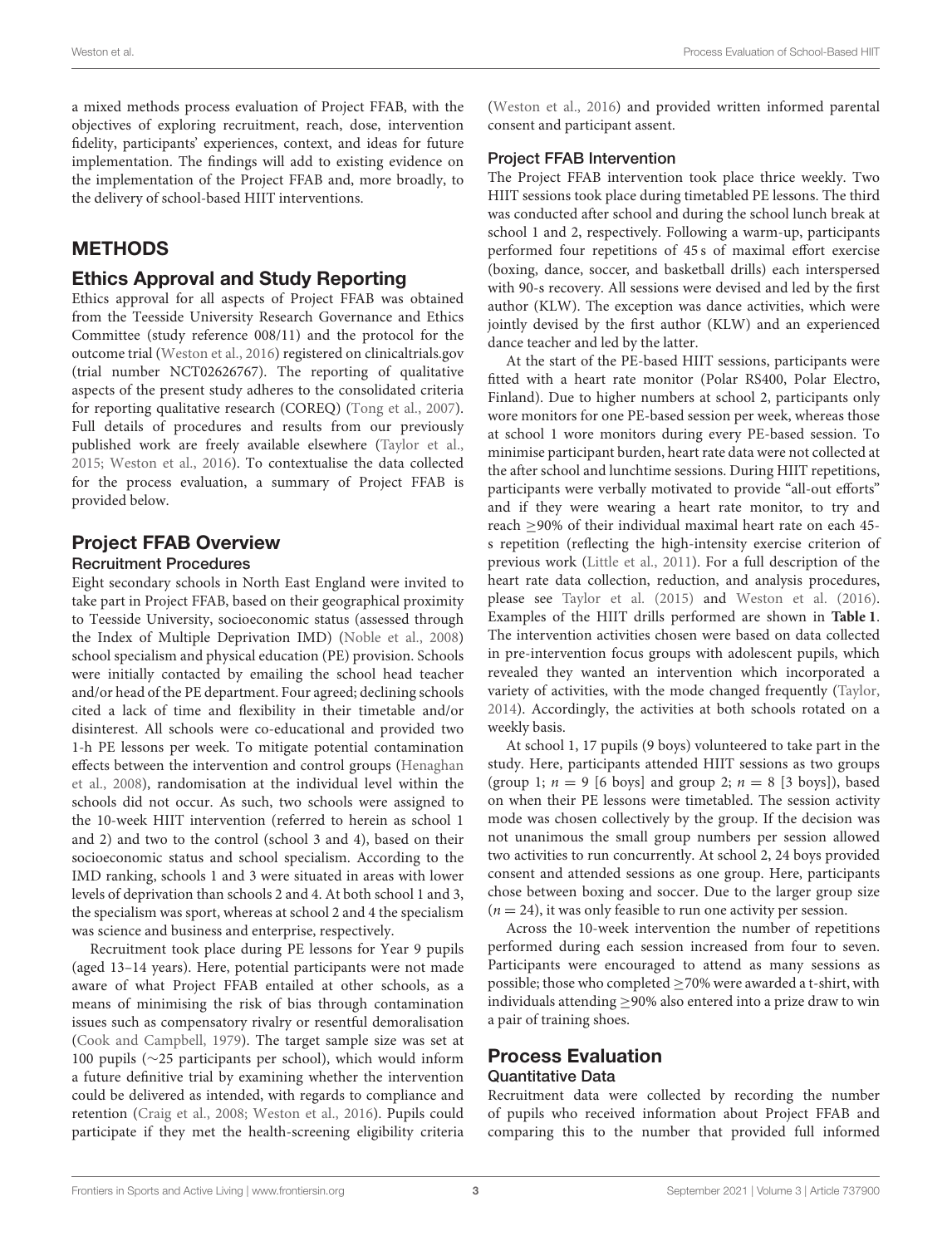#### <span id="page-3-0"></span>TABLE 1 | Example HIIT drills

Activity Drills

| <b>AVUVILY</b> |                                                                                                                                                                                                                                                                                                                                                                                                                             |
|----------------|-----------------------------------------------------------------------------------------------------------------------------------------------------------------------------------------------------------------------------------------------------------------------------------------------------------------------------------------------------------------------------------------------------------------------------|
| Boxing         | Fast jabs on the focus pads<br>Ten jabs on the focus pads, followed by five star jumps<br>Ten jabs on the focus pads, followed by running to the end of the<br>sports hall and back.<br>Ten side steps dodging the focus pads, followed by running to the<br>end of the sports hall and back<br>Five combination punches (hook and jab) on the focus pads,<br>followed by running to the end of the sport hall and back     |
| Basketball     | Receiving a returning a chest pass, followed by running to a cone<br>and back<br>Running round in a square and receiving and returning a bounce<br>pass on once corner of the square<br>Bouncing a ball five times then running to the end of the hall and<br>back<br>Receiving a shoulder pass, followed by running to a cone and back                                                                                     |
| Dance          | Jumping up and down whilst waving pom poms above the head<br>Star jumps whilst waving pom poms.<br>Stationary high-knees runs<br>Fast side kicks<br>High leg kicks whilst clapping pom poms underneath the lifted leg                                                                                                                                                                                                       |
| Soccer         | Kicking a football into a goal then running to end of the sports hall<br>and back.<br>Ten toe touches, followed by running to a cone and back.<br>Performing fast feet movements through cones then running to end<br>of the sport hall and back<br>Jumping up to head a football five times then running to the end of<br>the sports hall and back<br>Running around the sports hall following a square or diagonal course |

consent and participant's assent for participation. This figure is reported in raw units and as a percentage. Study reach is described as the number of intervention participants who completed the 10-week intervention programme. For study dose, the number of HIIT repetitions delivered across the 30 sessions scheduled at each school was recorded, along with any deviations in the session scheduling. The total exercise time commitment (inclusive of warm-up and cool-down activities) and the amount of time dedicated to HIIT activities is described in minutes and seconds. Session attendance was recorded via a register at each session and reported as a percentage of the total sessions available  $(n = 30)$ .

### Qualitative Data Collection: Post-intervention Focus **Groups**

#### **Participants and Recruitment**

Within 3 days of the final HIIT session, all participants who completed the 10-week programme and/or the postintervention outcome measures data collection  $(n = 40)$ were invited to take part in a focus group to discuss their experiences of the intervention. In total, 33 students (aged  $14.1 \pm 0.3$  years) provided parental consent and participant assent. Reasons for non-participation were forgetting to return parental consent forms ( $n = 5$ ) and electing not to take part  $(n = 2)$ .

### **Protocol**

Five focus groups took place across the two schools. At school 1, two focus groups consisting of eight (three girls) and six (three girls) participants were conducted. Three focus groups took place at school 2. The first was attended by seven boys and the second and third by six boys each. As the HIIT sessions were groupbased, we adopted a semi-structured focus group design to reflect this dynamic and to facilitate discussion amongst the participants [\(Horner, 2000\)](#page-12-20).

The focus group script (**[Supplementary File 1](#page-12-21)**) was primarily devised by the first author (KLW); then shared with two authors (AI, AMB) for feedback. Discussion topics were structured around the following process evaluation elements: intervention fidelity (the extent to which the intervention was delivered as intended); participants' experiences of the intervention (participants' thoughts on the content, structure, delivery, and timing of the HIIT sessions, and facilitators and barriers to programme adherence and attendance); context (exploration of the nuances of school-based HIIT; and future implementation (whether similar HIIT programmes could, should or should not be delivered in the future) [\(Glasgow et al., 1999\)](#page-12-22).

Focus group sessions were led by the second author (AI) who was a female postgraduate researcher with both positive and negative experiences of participating in HIIT, 3 years of qualitative research methods experience and who had received post-graduate level training in qualitative research methods. She had not been present at the HIIT sessions, but the participants were familiar with her from baseline data collection. The focus groups took place in classrooms during participants' PE lessons, with the researcher sitting amongst the participants. All sessions were recorded using a digital recorder (Edirol R-09HR; Roland).

#### **Data Analysis**

The focus group recordings were transcribed verbatim and anonymised by the first author (KLW) and checked for completeness and accuracy by the third author (LA). There were 75 pages of raw transcription data (Arial font size 12, single line spacing). In line with previous guidance on thematic analysis [\(Braun and Clarke, 2006\)](#page-12-23), the following steps were conducted. All transcripts were read and re-read to enable familiarisation with the data. Transcripts were then re-read line by line and marked with initial codes that described the content. To maximise consistency and completeness, these steps were completed by three of the authors (KLW, AI, LA). Following discussions on the initial coding process, the second author (AI) deductively developed themes within the data and drafted initial data themes. All authors then reviewed and refined the themes using an iterative process, until agreement on the themes was reached and the final themes named. Finally, the themes were presented in a coherent and logical way alongside quotes deemed to best illustrate each theme [\(Braun and Clarke,](#page-12-23) [2006\)](#page-12-23). Given recent critiques of the concept of data saturation [\(Braun and Clarke, 2019;](#page-12-24) [Low, 2019\)](#page-13-21), we did not seek to assess data saturation.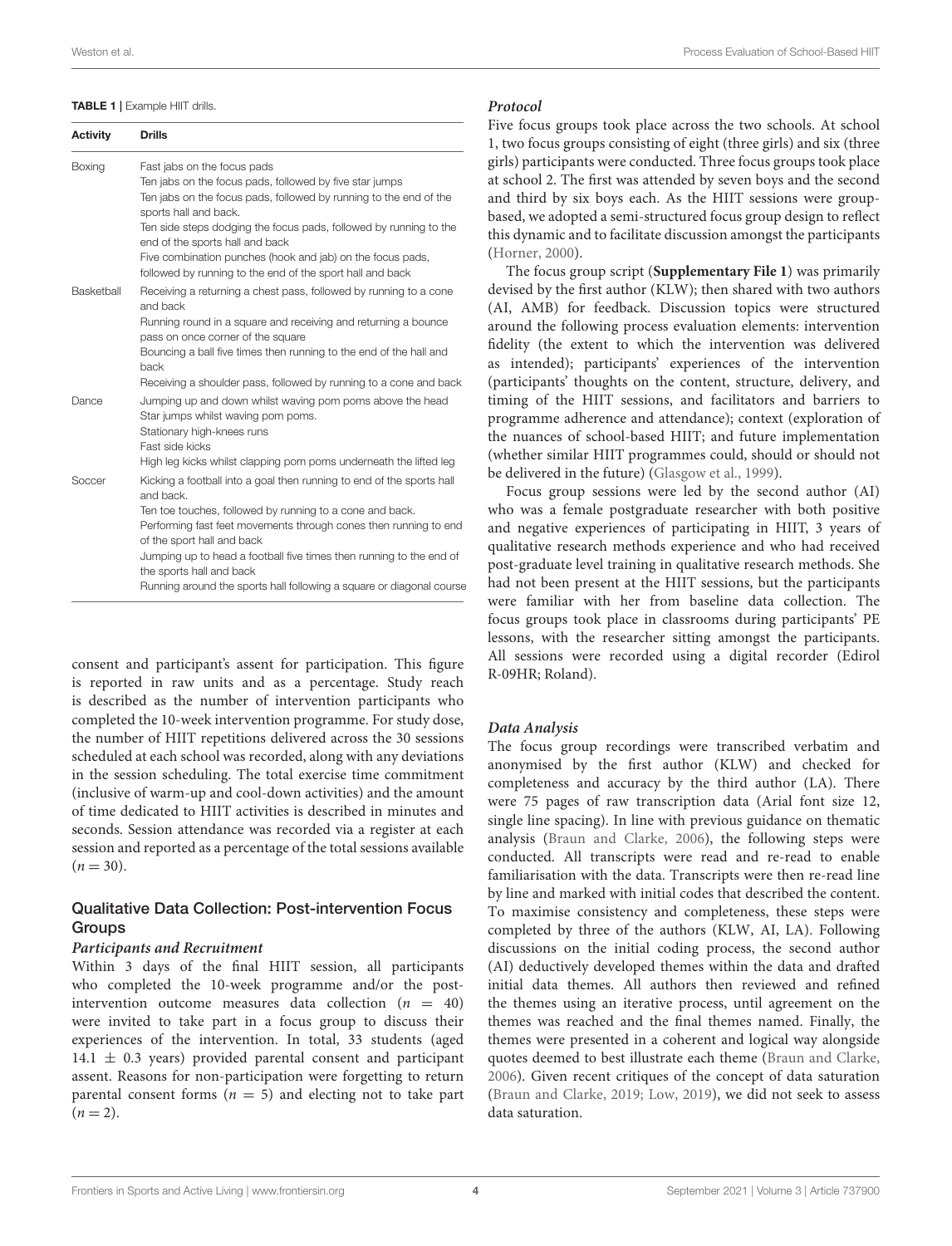## RESULTS

# Quantitative Data

### Recruitment and Reach

During recruitment, PE teachers at school 1 elected to exclude pupils in the highest ability PE classes due to examination commitments. Consequently, the study was introduced to 80 male and female pupils, of which 17 (9 boys; 21% recruitment rate) volunteered. At school 2, the study was introduced to 30 male students, 24 of whom provided consent (80% recruitment rate). At the control schools, Project FFAB was introduced to 45 and 30 pupils, respectively, of which 37 (22 boys; 82% recruitment rate) and 23 (8 boys; 77% recruitment rate) consented. The total sample size at baseline was 101 (62 boys; mean age  $\pm$  standard deviation [SD] 14.0  $\pm$  0.3 years) (55% overall recruitment rate), of which 41 (aged 14.1  $\pm$  0.3 years; 33 boys) attended intervention schools. For further detailed descriptive data on the study population, please see [Weston et al.](#page-14-1) [\(2016\)](#page-14-1).

Of the 41 participants who began the 10-week intervention, 38 completed. Two boys sustained injuries unrelated to the study after weeks 5 and 7, and therefore did not complete the remaining HIIT sessions but were available for post-intervention testing and attended the focus groups. No injuries related to the intervention were reported. One girl dropped out after week 6 citing a lack of interest and had no further involvement with Project FFAB.

#### Dose

Across the intervention, 159 HIIT repetitions were delivered across 30 sessions at each intervention school. Two sessions at school 2 had to be cancelled due to school events replacing PE lessons; however, these were rescheduled as additional lunch time sessions, thus still allowing all 30 planned sessions to take place. The total exercise time commitment was 419 min and 15 s, inclusive of warm-up and cool-down activities. The amount of time dedicated to high intensity activities therefore was 119 min 15 s (∼12 min per week). Mean (SD) attendance (expressed as a percentage of total sessions) was 77%. For a detailed analysis of heart rate data collected during the intervention, please see Taylor et al. [\(2015\)](#page-13-16) and [Weston et al. \(2016\)](#page-14-1) Reasons for individual deviations from the exercise dose can be found in the qualitative data sections.

### Qualitative Focus Group Data

We combined qualitative data from 33 participants across five focus groups and identified themes which related to the process evaluation components of: (1) intervention fidelity; (2) participants' experiences; (3) context; and (4) future implementation. Within the illustrative quotes, participants refer to soccer as "football" and all mentions of "she" refers to the HIIT session instructor and first author (KLW), unless otherwise stated.

#### Intervention Fidelity

#### **(A) HIIT Sessions: Awareness of Work: Rest Ratio**

When discussing what the HIIT sessions entailed, participants spoke about the length of the repetitions and the subsequent rest period. Generally, participants thought the rest interval was equal to, or less than the length of the HIIT repetition.

"You got 45 seconds to do it, and then 45 seconds rest before you move onto the next one."

(Female participant, school 1, focus group 2)

"The rest seemed shorter than the running. . . .I think she was trying to fool us. To make us work harder."

(Male participant, school 2, focus group 4)

"I think there could have been like, a bit more timing between activities. You know like to catch your breath. After every activity like (there should be). . . About a minute, minute and a half. . . A minute or something to catch our breaths."

Male participant, school 2, group 5

Some participants thought the time in between intervals and the number of rest periods was too little for them to recover.

"Like when people like were standing and out of breath because she was pushing us too fast, like she was still telling us to go on but we were still like, really out of breath so it was very hard."

(Male participant, school 2, focus group 5)

"It was good like, but we never had that many breaks so you couldn't get your breath back."

(Male participant, school 2, focus group 3).

#### **(B) HIIT Sessions: Awareness of Exercise Intensity**

Across the focus groups, participants said they were asked to try hard during the HIIT repetitions. The role of the heart rate monitors was often discussed as a means of gauging how hard they were working, and participants frequently reported that a high value on their heart rate monitor indicated they were working at the desired intensity.

"Because your heart rate (monitor), it tells you what your heart rate was and like, if it was high then you (had) tried really hard and if it was low, you weren't really working."

(Male participant, school 2, focus group 3).

"Yeah, and we were wearing heart monitors, like if you'd got to 190 (beats per minute [bpm]) or even over 200 (bpm) you were doing quite well."

(Male participant, school 2, focus group 5)

"And eh, 'cause of the things that you had on your arm, she said like, try to get this certain, eh heart rate, and if you didn't then you'd know to try harder next time. After a few weeks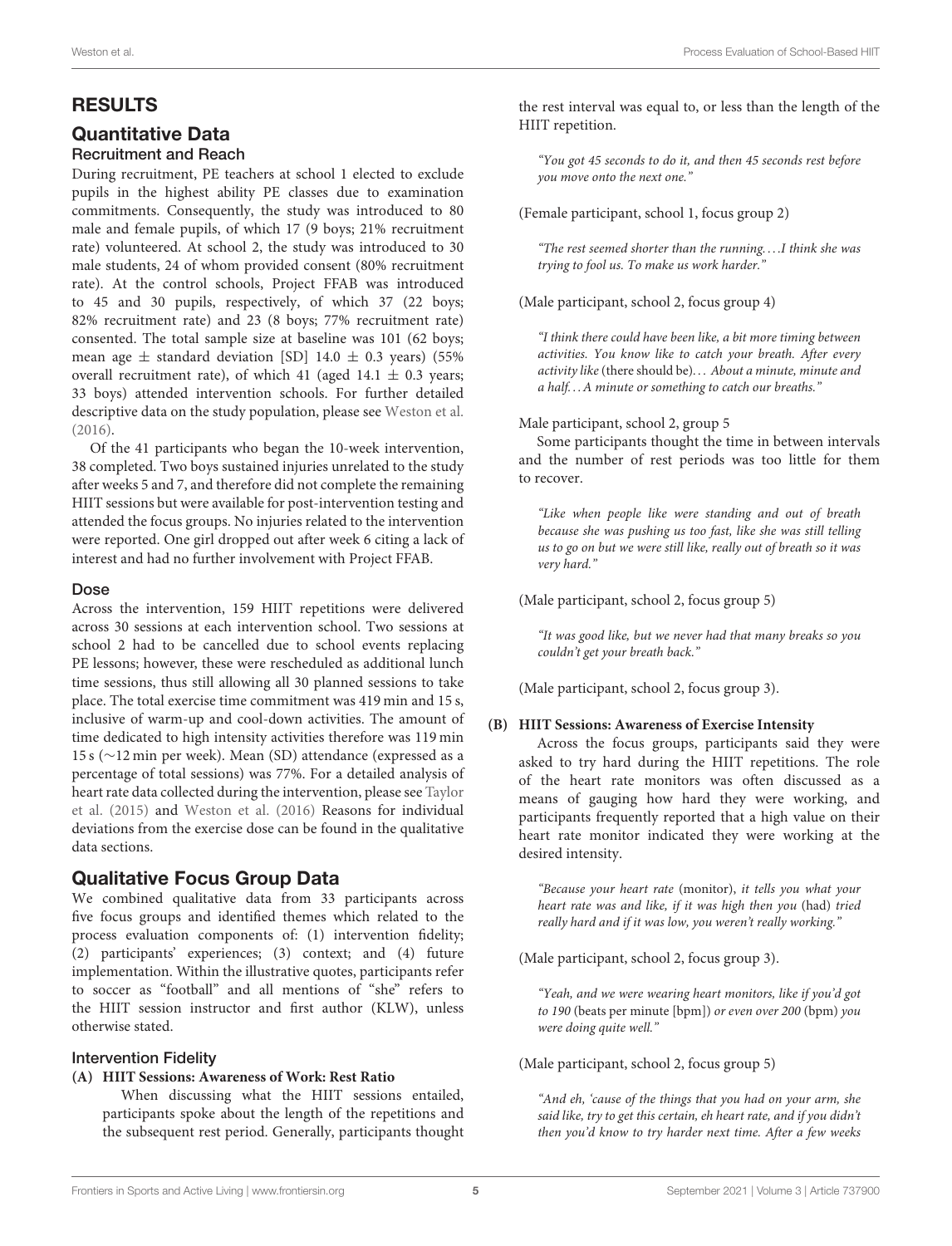I'd, worked out what I could do. I realised that (at) about 180 to 190 (bpm), I was trying, but I could try harder... Once I got to 200 (bpm). . . that was like, I was trying really hard."

(Male participant, school 1, focus group 1)

#### **(C) HIIT Sessions: Deviations From Intended Exercise Intensity**

When discussing HIIT session intensity, participants often compared the PE-based sessions to the after school or lunch time ones. Some participants thought the intensity across all was relatively uniform. Others thought more effort was put into the PE-based sessions.

"The ones after school were a bit easier because eh, 'cause you didn't have your heart monitor thing on, you sort of didn't realise when you were doing well and when you weren't, so it was a bit easier... like you could do it easier than trying flat out."

(Male participant, school 1, focus group 1)

"The Friday lunchtime one always seemed easier than the ones that we did in P.E. Like not as many people like took the Friday session serious, like when they were in P.E. they took it really serious but like when it wasn't P.E they were just messing around and that".

(Male participant, school 2, focus group 4)

Some participants at school 2 reported that they put in less effort toward the end of the intervention as they got used to the activities.

"We got used to what we were doing. . . Yeah because, when people were getting used to it, they just didn't try because it was just the same. Yeah, they were used to it every week and they thought if like we tried last week, why should we try again this week?"

#### (Male participant, school 2, focus group 4)

#### **(D) HIIT Sessions: Reasons for Deviations From Individuals' Exercise Dose**

Generally, the PE-based sessions were well-attended across both schools, with participants only missing sessions if they were unwell or on holiday. The timing of the afterschool session at school 1 sometimes left participants unable to attend due to other commitments.

"I didn't go to any of the after (school sessions), on Thursday after school because at first I'd got like family things and then I had to go to my guitar lesson on Thursday night."

(Male participant, school 1, focus group 1)

"I missed a few (after school) sessions with auditions and rehearsals and stuff which I couldn't miss."

(Male participant, school 1, focus group 1).

At school 2, participants reported that fewer people attended the lunchtime sessions.

(At) "the lunchtime one, barely anyone showed up and some people only showed up if they felt like it or they were bored."

(Male participant, school 2, focus group 5)

"I preferred them at lunchtime because there's less people there so there was less people messing about, so you do it quicker".

(Male participant, school 2, focus group 3).

#### Participants' Experiences

#### **(A) Physical Responses to Performing HIIT**

Participants often reported feelings of tiredness after performing the HIIT repetitions and spoke about the bodily cues which indicated this.

"Your body like sort of tells you (how you are doing) seeing as like, you're out of breath"

(Male participant, school 1, focus group 3)

"It depends which one you did, like the boxing one, it would like make your arms ache a bit but it would be alright, not that bad but like with the footballing you'd be more out of breath. . . .The boxing one was like more on your muscles and stuff and football is like more stamina and stuff"

(Male participant, school 2, focus group 4)

**(B) Psychological/Affective Responses to Performing HIIT** Some participants spoke about the psychological feelings and emotions they experienced during the sessions.

> "Like, at the end of it I felt quite good 'cause like, I'd done the exercise, I didn't think aw I'm shattered, and I thought like, I'm tired but it's good."

(Male participant, school 1, focus group 1)

"It gives you a buzz."

(Male participant, school 2, focus group 3)

"Made me feel happy.... Like sort of a rush."

(Male participant, school 2, focus group 3).

#### **(C) HIIT Modes**

When recalling what was done during the HIIT sessions, participants discussed their personal likes and dislikes. Across the groups, no one activity emerged as the most popular.

(I liked best)"The running, just like the square run thing, then basketball, then football, then eh the dance. . . . I didn't like the dancing 'cause it was a bit girly."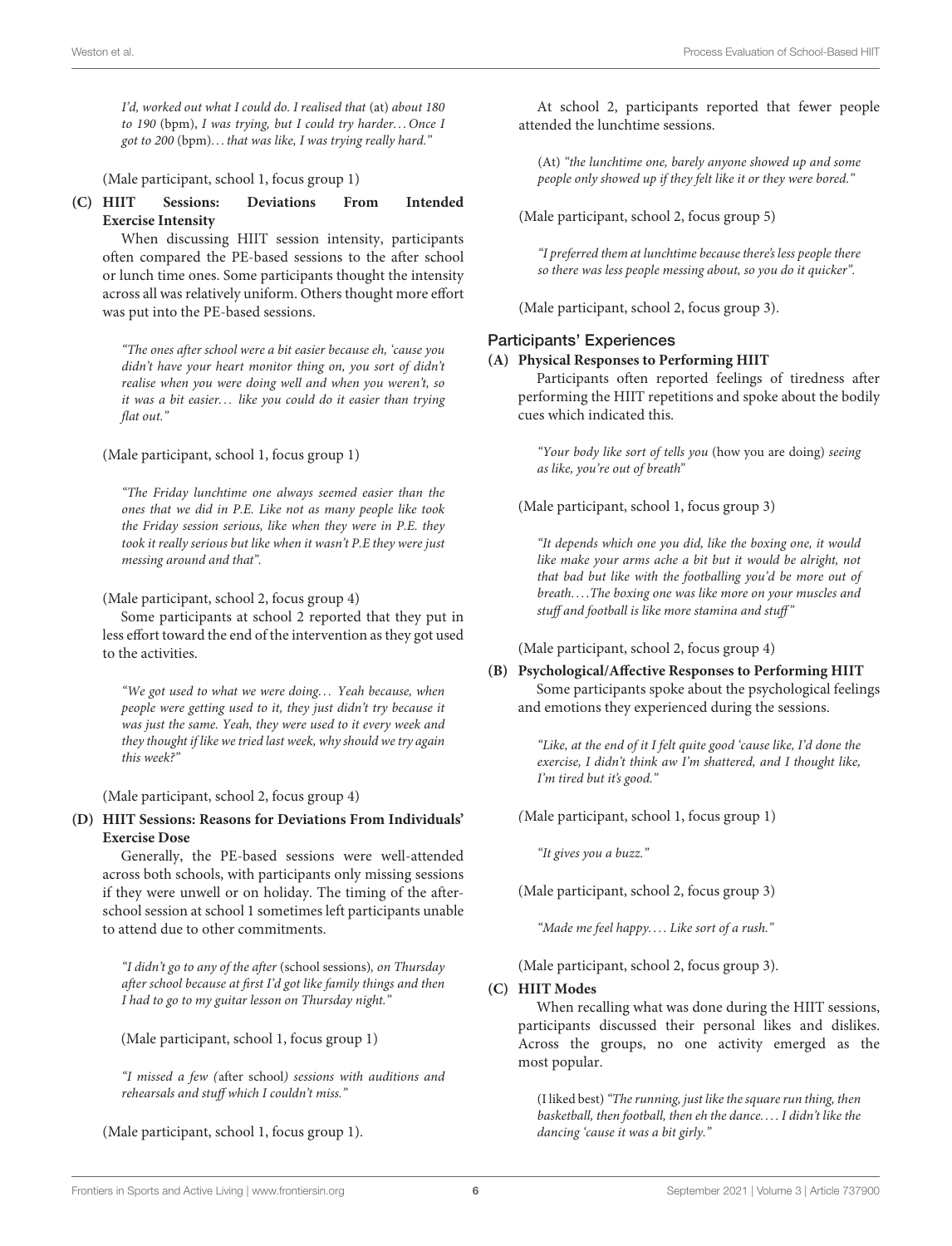(Male participant, school 1, focus group 1)

"I liked it all, but I've gotta say dancing 'cause I really like dancing. . . Then cheerleading 'cause I'd always wanted to do it and it was something I never got round to doing until I did it here. And then the boxercise 'cause it was really fun. I was like, really lazy, but once we started challenging the others I got really competitive. And then last the running cause I'm not really a running person."

(Female participant, school 1, focus group 1).

Often, participants explained that their reason for liking an activity was because it was fun and/or something different.

(I liked) "none of them, they're all too much exercise  $(laughs) \ldots$  No probably the dance, cause, it was just fun"

(Male participant, school 1, focus group 2)

"I just liked it. It was different from what you normally do in football, in a PE lesson. . . We did that toe touching thing that I've actually never done before and I actually started to get better at it."

(Male participant, school 1, focus group 2)

"The boxing one because it's like you laugh and stuff whilst you're doing it, do you know what I mean? Not messing about but you can have a laugh while you're doing it."

(Male participant, school 2, focus group 4)

Across the focus groups, some of the running activities incorporated into the soccer and basketball drills were not viewed favourably.

"I don't really like big, when you have to do the big run around right at the end, that makes you absolutely knackered. Like when you run round the square."

(Male participant, school 2, focus group 2)

"I don't like the one. . . when you have to do the cross (across the sports hall) in between the run. It was like, really confusing".

(Male participant, school 1, focus group 2)

At school 2, participants reported that in the later weeks of the intervention, repetition of the HIIT activities led to boredom and a lack of enjoyment.

"I wouldn't change it except for like the last couple of weeks because it was kind of just like it got so repetitive we just kind of guessed what was coming. . . .we could have done the lessons by ourselves, we wouldn't have needed anyone there so it kind of took the enjoyment out of it".

(Male participant, school 2, focus group 4)

"Like (we could have included) different sports like rugby and cricket. Because we all tended to like football or boxing so it was all a bit too repetitive."

(Male participant, school 2, focus group 4)

"They (the HIIT sessions) were good but....Because everyone else was talking so, she had it all planned out, she had it all written but she couldn't do anything because we were all talking, during the later sessions. At the beginning we didn't, most of us were talking towards the end.... because we got bored."

(Male participant, school 2, focus group 3)

#### **(D) HIIT Session Timing**

At school 1, some participants preferred the timing of the non-PE based session, as it enabled them to work in a different way than during the PE-based sessions.

"Yeah, 'cause (at the after school sessions) you only get like 20 minutes to do it, so it's like you push yourself."

#### (Male participant, school 1, focus group 2)

At school 2, participants generally viewed the timing of the non-PE based session negatively, with many perceiving the sessions took up too much of the school lunch break.

"I think for some people it was the idea of losing their dinnertime because like everyone messed around in the (lunch time) session so you got less time to do it and then. . . then you lost a lot of your lunch."

(Male participant, school 2, focus group 4)

"Yeah, because no one wanted to do it (lunchtime sessions). . . .Because lunchtime is for socialising."

(Male participant, school 2, focus group 3)

#### **(E) Instructor Delivery**

Across the groups, the instructors' engagement and interactions with the participants was viewed positively, with participants often noting the verbal encouragement they received helped them during the HIIT sessions.

"I felt yeah, that she pushed us and did good.... That made me want to go faster to impress her more."

(Male participant, school 2, focus group 3)

"She was good, like constantly encouraging you to keep going. . . She'd join in if she needed to."

(Male participant, school 1, focus group 1)

"The dance instructor, she was proper encouraging everybody. She was like come on, get up, get up, come on!"

(Female participant, school 1, focus group 2).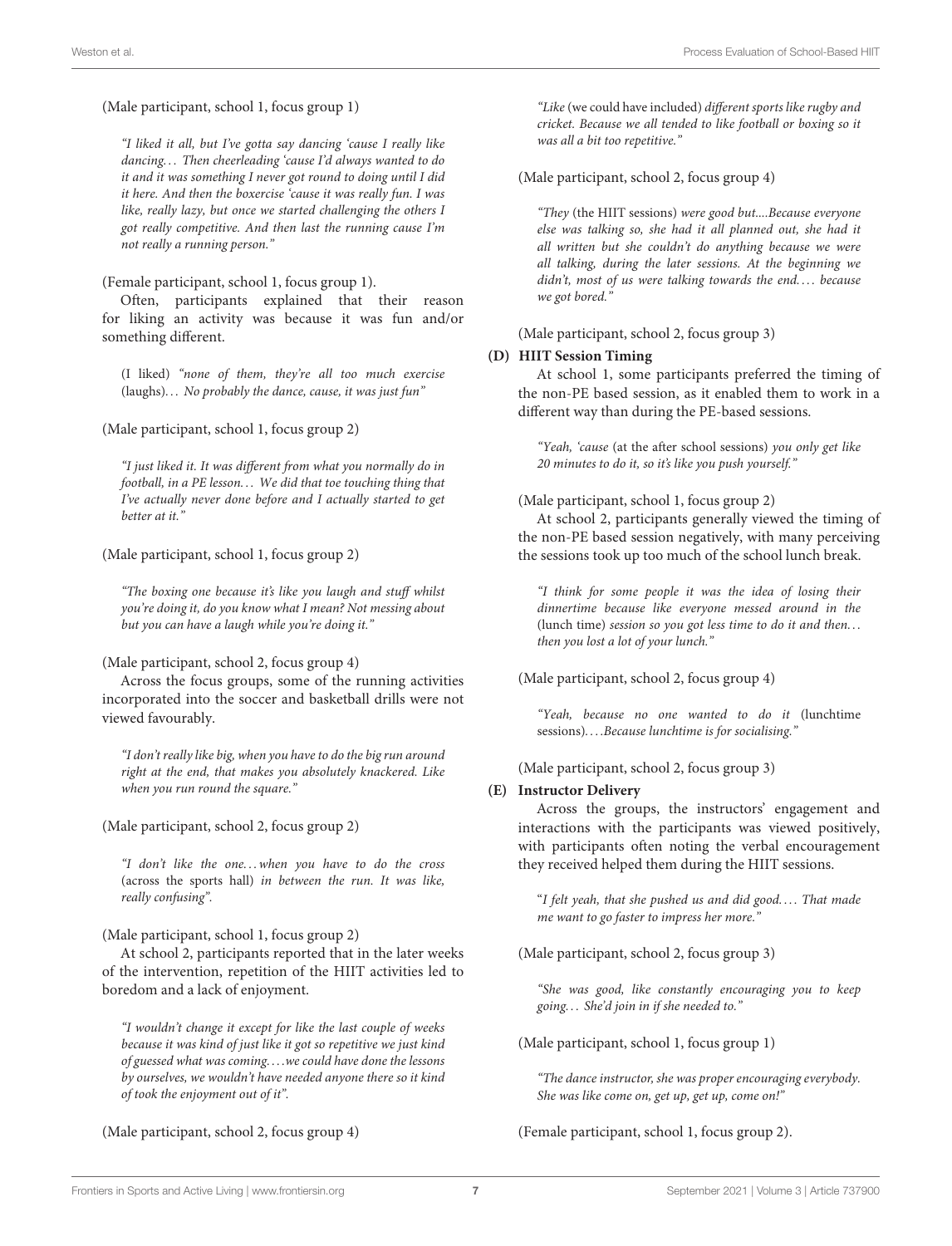#### **(F) Perceptions of personal change**

Often, participants spoke about how they performed over the course of the intervention.

"As the weeks went on you improved on certain things. . . Like when you started off you'd just be like oh right this is what we're doing sort of thing, and then after the weeks, you sort of like, learnt how to do them better and you could do them more easily. The day after (cheerleading), I mean, I know me and (another participant) were cause we're in the same form, but our legs were absolutely killing. But weeks, like weeks later when we done it, it didn't hurt as much, so fitness definitely improved for me."

(Male participant, school 1, focus group 2)

"We knew what we were going to do and we were ready for it... And I think it helped you." (Male participant, school 2, focus group 4)

Across the groups, participants spoke about how they perceived they had changed following the intervention. Some reported feeling the same as they did before the intervention. Participants often discussed how they thought aspects of their physical fitness had improved.

"I feel stronger and faster than I was at the start of this thing".

(Male participant, school 2, focus group 5)

"When I did the school fun run thing, like last time (before the intervention) I came quite far behind but this time I just kept running and I had more stamina."

(Male participant, school 1, focus group 1)

"It's like energetic or whatever, like takes a lot of energy away but like you feel better about it at the end, like once you've done it you realise it was like, it helped your fitness."

(Male participant, school 2, focus group 5).

"You can have like, fun, but get fit at the same time."

(Female participant, school 1, focus group 2) Some participants spoke about psychological changes they experienced following the programme.

"It gave me a lot more thought of what activities I can actually try out and what I like.... Yeah and what I can do, and that I can actually try if I really want to"

(Female participant, school 1, focus group 1)

(Feel) "Happy because you got something out of it. Learning new like ways to exercise".

(Female participant, school 1, focus group 2)

"You're like, more confident."

(Male participant, school 2, focus group 3)

#### **(G) Incentives**

The role of physical incentives was rarely discussed at school 1. At school 2, participants frequently discussed the incentives they would receive following the completion of the programme. Here, the inclusion of incentives was viewed positively and cited as a reason to attend sessions. Some participants also suggested that they would not do a similar programme in the future if incentives were not offered.

"Towards the end, she said some of you are doing quite well, you've passed 90% (attendance)... And (at) over 90% attendance you get put in for a draw for some trainers.... We wanted the trainers."

(Male participant, school 2, focus group 5)

"If you get 70% (attendance) you get like a branded T-shirt and shorts or something"

(Male participant, school 2, focus group 3)

"Do we get rewards or do we not get rewards? (if it was continued) Because if there's no prizes there's no point sticking in with it if there's no prizes."

(Male participant, school 2, focus group 3).

#### **Context**

#### **(A) Role of PE for Delivering HIIT**

Using the PE lesson as a vehicle for delivering HIIT was discussed in a variety of ways across the groups. At school 1, the HIIT intervention was compared to normal PE lessons.

"Yeah... you definitely get to do something in this (Project FFAB). . .In PE you don't necessarily do anything, you can just be like standing around doing nothing but in this, like you have to like get up and do something. It's actually, you know, doing something".

(Male participant, school 1, focus group 2)

"You only like stand around in PE and just get like one go of like batting the ball and then you.... And then you sit down. 'Cause everybody else is like dead lazy."

(Female participant, school 1, focus group 2)

At school 2, participants discussed that by taking part in Project FFAB, it had impacted on parts of their normal PE curriculum. Generally, this was viewed negatively.

"We missed most of our athletics because of this."

(Male participant, school 2, focus group 3).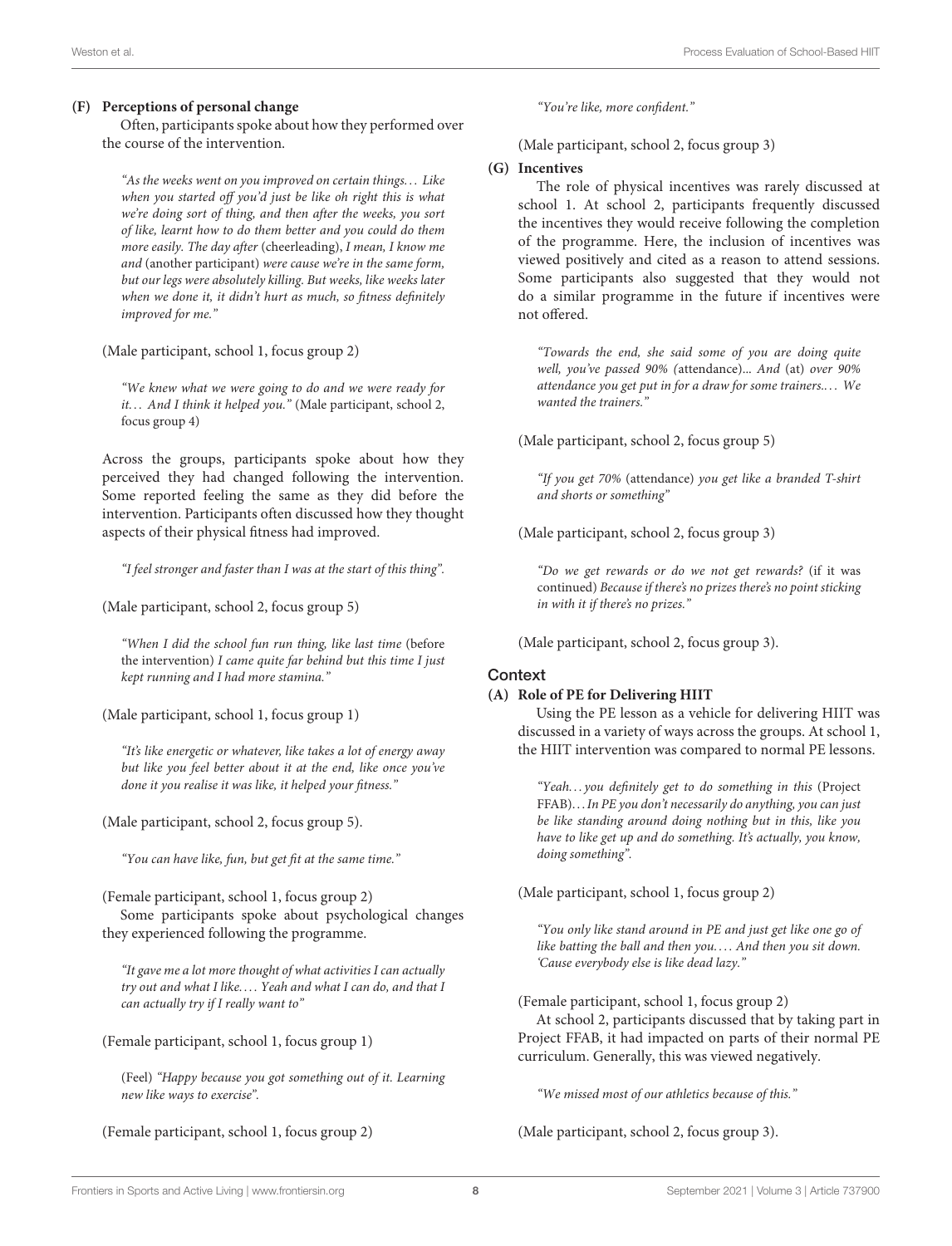(I'm)"Glad (the project is finished). Because now we don't have to do anymore of this, even though it was good but like, it does honestly get tiring after like so many weeks, and we get prizes. And plus we can get on with our regular stuff because around about now we'd be doing tennis and softball, wouldn't we?"

(Male participant, school 2, focus group 3).

#### Future Implementation

#### **(A) Use of PE Time for HIIT Delivery**

At school 2, whether future HIIT sessions could be delivered as part of normal PE lessons received mixed responses.

(Would) "Like (it in) PE lesson time. Yeah, because you're already like ready for lessons so you might as well do it. . . Yeah, not in like our personal time."

(Male participant, school 2, focus group 4)

"I prefer it in the PE class because like when you go and you're working with your friends."

(Male participant, school 2, focus group 3)

(Not as part of PE lesson) "Then you can choose whether you want to do it or not."

(Male participant, school 1, focus group 2)

#### **(B) Use of Non-PE time for HIIT delivery**

Across the groups, participants discussed different options relating to whether HIIT could be delivered outside of PE lessons and/or outside of the school setting. Several options were suggested but no single one emerged as the most popular or practical.

"I do tonnes of clubs so after schools ones weren't very good 'cause I'd like miss them sometimes, and on a weekend I'm really busy so I think the best time would be at lunchtimes 'cause everybody's at school anyway and all you usually do is like, eat your lunch.

(Male participant, school 1, focus group 1)

"Em, it depends, it depends what days it's on, like Saturdays and Sundays no, 'cause like that's the time we chill and like just hang out with our mates. Mondays and Wednesdays people have stuff on, I'd probably do it Friday afternoon because that's when school's finished, like you've got nothing else to do, all you do is just sit around doing nothing and watch telly.. Like it has to be very close as well like, say it could be in... just in different places and different people could run it."

(Male participant, school 2, focus group 5).

"On the weekends 'cause more people are free and more people will be bored on a Sunday 'cause more people will be bored, and the more people will turn up".

(Female participant, school 1, focus group 1).

#### **(C) Future Recruitment and Retention Strategies**

Lastly, participants discussed how future interventions could be delivered to encourage recruitment and retention. Frequently, participants suggested increasing the rest interval of the HIIT repetitions.

"To make it more appealing for like lazy people - slow it down a bit, (which would) give you like longer time for rests and longer time to do the activities instead of like going round at like 700 miles per hour in like 45 seconds running, get like 90 seconds"

(Male participant, school 2, focus group 3)

"Get a bit of a longer break, 'cause like you've only just calmed down and you have to do like another exercise straight away."

(Female participant, school 1, focus group 2)

Participants also suggested more focus should be placed on the HIIT activities, and less on the outcome measures.

"Do like advertise more on the like, the activities rather than like the tests and stuff that you do"

(Female participant, school 1, focus group 1)

### **DISCUSSION**

Despite increasing research interest in the use of school-based HIIT as a means of improving health and well-being outcomes in young people [\(Weston et al., 2020\)](#page-14-0), the process of implementing such interventions, and young people's experiences of HIIT programmes, are underreported. Accordingly, the aim of our study was to conduct a process evaluation of Project FFAB, a multi-activity school-based HIIT intervention for English adolescents. By utilising a mixed methods study design, we were able to combine traditional process evaluation approaches, including quantitative assessments of recruitment, reach, and intervention dose, with in-depth qualitative accounts from the intervention participants on intervention fidelity, their HIIT experiences, context, and future implementation.

Across Project FFAB, the target sample size was 100 participants. Collectively, this number was achieved across the four intervention and control sites, where 101 participants were recruited at baseline and only one intervention participant dropped out during the study. At school 1 however, only 17 of 80 invited pupils volunteered to take part in Project FFAB (21% recruitment rate compared to the four-school average of 55%). This can possibly be explained by the PE teacher's decision to exclude students from the highest ability PE class in school 1 from volunteering, as it has been suggested that HIIT may appeal most to those who are already active [\(Biddle and Batterham,](#page-12-12) [2015\)](#page-12-12). By excluding pupils who may reflect this demographic, overall recruitment may be lower. From a logistics perspective, the recruitment rate may also have been negatively impacted by the way the study was introduced at school 1. At school 2 and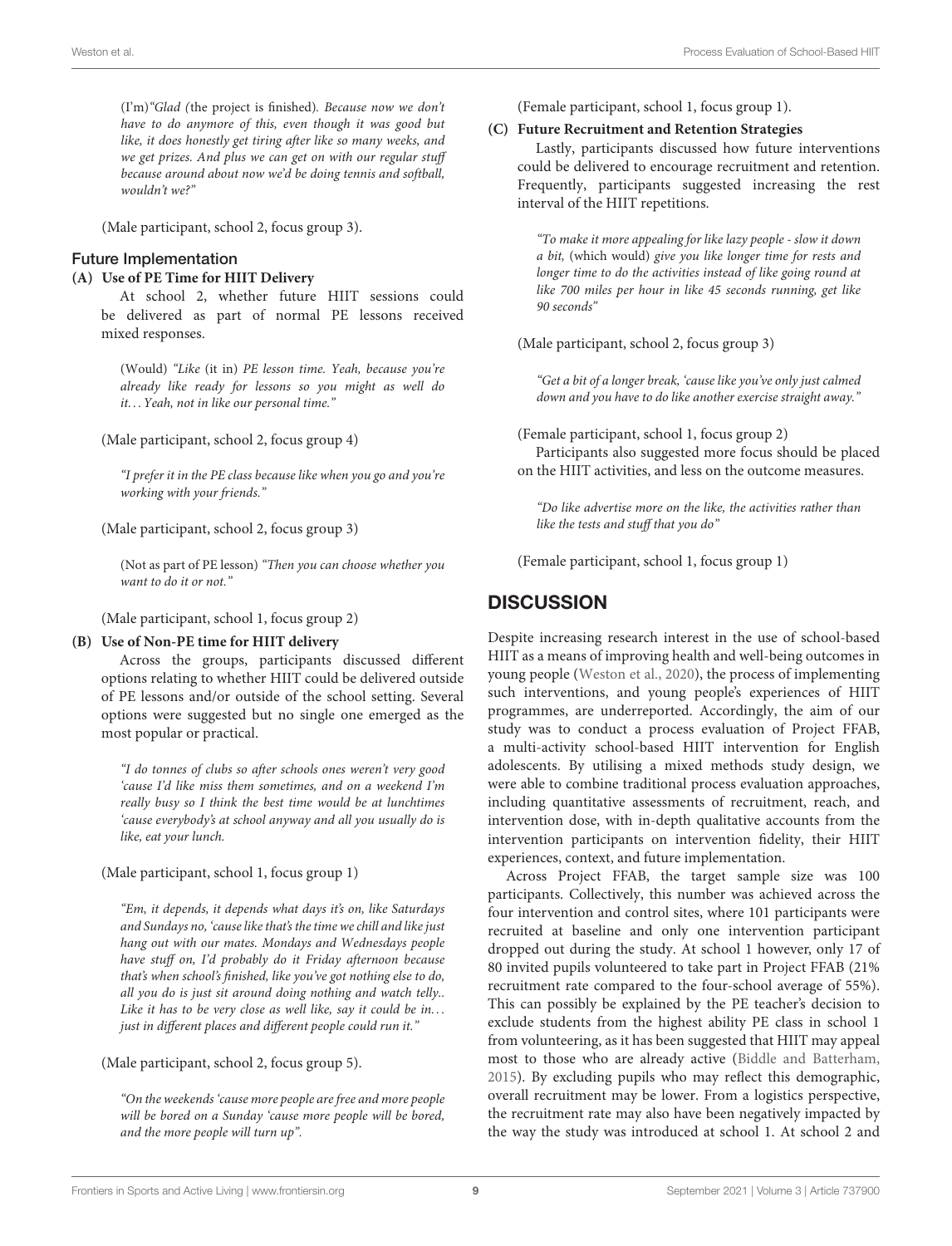both control schools, the study was introduced to separate classes of a maximum of 45 pupils (range 30–45), which allowed for individual questions to be answered in real time. At school 1 however, the study was introduced to the whole Year 9 group (80 pupils) at once, which did not allow for the same level of interaction between potential participants and the researcher.

With regards to the intervention dose, descriptive data presented here and elsewhere [\(Weston et al., 2016\)](#page-14-1) indicate that Project FFAB was delivered as intended, in terms of the number of HIIT sessions provided ( $n = 30$ ). However, while overall session attendance was high (77%), the focus groups revealed factors that influenced individual participants' HIIT dose across the intervention. At school 1, after-school sessions were sometimes missed due to clashes with other extracurricular commitments. At school 2, participants observed that fewer people attended the lunchtime sessions than the sessions delivered during PE. This could be attributed to an overall sense that the purpose of the school lunch-break is to spend time with friends and eat lunch, rather than perform structured exercise.

In the context of the fidelity of the intervention, the focus groups highlighted a discrepancy between what participants perceived the HIIT work: rest ratio to be, and what it actually was. As detailed in the methods, each HIIT repetition consisted of 45-s of activity, followed by 90-s recovery (i.e., work: rest ratio of 1:2). Participants however, reported that the rest interval was equal to or less than the length of the HIIT interval. This was generally viewed negatively and brought up when potential changes to future programmes were discussed. This misconception is concerning as it could lead to participants becoming less engaged or motivated to participate in the sessions, which could impact on study retention, fidelity, and future physical activity behaviours. One practical way of addressing this confusion is to provide a visible or audible timer for participants to access during the HIIT sessions, which would allow the length of the work and rest intervals to be clearly communicated. Alternatively, future studies could explore manipulating the work: rest ratio of the HIIT sessions (e.g., altering the work: rest ratio and/or relative intensity of the individual repetitions), as a means of maximising participants' enjoyment and engagement. Indeed, there is evidence to suggest that varying exercise intensity, duration, and work: rest ratios within a HIIT session can impact affect, perceptions of effort, and enjoyment [\(Martinez et al., 2015;](#page-13-22) [Malik et al., 2019\)](#page-13-23). It is therefore possible that a more personalised/individualised approach is needed to titrate the appropriate dose of HIIT with respect to work: rest ratio, as a means of preserving physiological benefit while minimising negative affective responses. While this interesting avenue of work has begun to be explored in adolescents from an acute perspective in the laboratory setting [\(Malik et al., 2019\)](#page-13-23), it has not yet been applied in the school environment.

When describing the intensity of the HIIT repetitions, participants frequently mentioned the use of heart rate monitors as a means of gauging how hard they were working. Generally, the participants viewed the heart rate monitors as a helpful way of gaining feedback and displayed a good awareness of heart rate values indicative of high-intensity work. This was despite never being explicitly told what 90% of their individual maximal heart rate corresponded to. These findings highlight the importance of personalised feedback [\(Turk et al., 2013;](#page-13-24) [Arambepola et al., 2021\)](#page-12-25) during HIIT, and the wider potential of wearable technology in engaging people in physical activity and exercise [\(Ridgers et al., 2016\)](#page-13-25). Nonetheless, while the use of wearable technology in the PE setting is being explored [\(Marttinen et al., 2019\)](#page-13-26), it is imperative to acknowledge the cost associated with such devices. Indeed, while an individual heart rate monitor would provide an objective means of assessing HIIT exercise intensity, it is highly questionable whether research and/or school budgets could accommodate this requirement for a scaled-up, multi-site intervention. This highlights the tradeoff that is often apparent in applied research, between gold standard measurement and pragmatic alternatives. While other school-based HIIT studies have utilised tools such as Session Rating of Perceived Exertion as a way of prescribing exercise intensity [\(Bond et al., 2017\)](#page-12-2), our findings suggest this may be inadequate for communicating and monitoring exercise intensity in young people who may be unaccustomed to performing highintensity activity. Nonetheless, our participants did mention several bodily cues they thought were indicative of highintensity work, including feeling out of breath and local muscular fatigue. If cost and time negated the use of objective heart rate monitoring, a potential alternative is the use of differential ratings of perceived exertion scales, which allows discrimination between central (i.e., breathlessness) and peripheral (i.e., arms and legs) exertion [\(McLaren et al., 2016\)](#page-13-27).

In our previously published quantitative fidelity analysis of Project FFAB, we suggest that the fidelity of our intervention was moderate at best [\(Taylor et al., 2015\)](#page-13-16). This conclusion was largely based on the analysis of intervention heart rate data which revealed variability in the intensity of the HIIT sessions between and within participants. Data from the focus groups provides a deeper understanding on why these variations may have occurred. For example, across both intervention schools the non-PE based sessions were viewed as easier and less wellstructured than the PE-based ones. This perception could have been partly due to the lack of heart rate monitoring at the non-PE sessions, which may have left participants less able to gauge the intensity they were working at. As a third of the total intervention consisted of non-PE based sessions (i.e., 10/30), this perceived lack of consistency could have negatively impacted study outcomes where changes are driven by exercise intensity. One such example is 20 m shuttle run test performance, which did not substantially improve post-intervention (Weston et al., [2016\)](#page-14-1). This finding is at odds with that reported in other school-based HIIT trials [\(Bond et al., 2017;](#page-12-2) [Eddolls et al.,](#page-12-10) [2017\)](#page-12-10), yet may now be partly explained by observations that HIIT was performed at a lower intensity at the after school and lunchtime sessions. One potential way of addressing this is to schedule all HIIT sessions during PE curriculum time, since these sessions were generally viewed more positively in terms of structure and intensity. This approach could, however, take away from other valuable aspects of the PE lesson from a pedagogical perspective, and may not be well-received by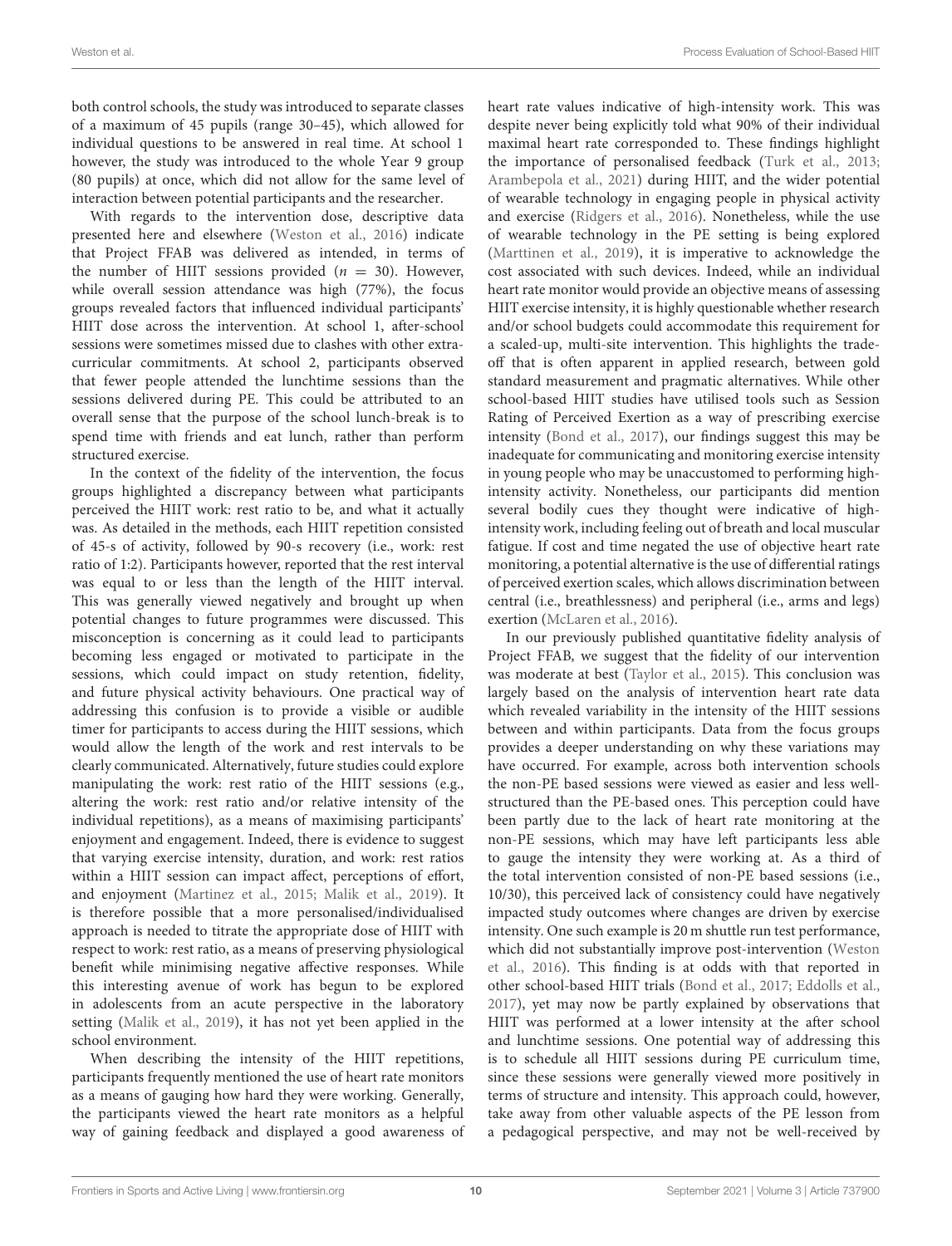PE staff or pupils. In our participants, views on continuing HIIT style activities in PE lessons beyond Project FFAB were very mixed, which demonstrates the complexity of HIIT programming for a diverse group within the constraints of the school timetable.

With regards to participants' experiences of the different HIIT modes utilised, no single activity clearly emerged as the least or most popular. Generally, participants spoke negatively about drills they perceived to be too complicated or hard, such as some of the running activities. Overall, these findings are unsurprising as Project FFAB was designed to provide a variety in HIIT modalities (e.g., boxing, dance and soccer) from the outset, based on formative evaluation data collected in the development stage of the intervention [\(Taylor, 2014\)](#page-13-20). Midway through the intervention, basketball drills were added to the HIIT options at school 1, following observations that participants engaged well with simple ball-based activities and spoke enthusiastically about basketball.

Due to the smaller group sizes at school 1, it was possible for at least two HIIT activities to run concurrently during a single session. At school 2 however, only boxing and soccer drills were performed, owing to disinterest in other activities suggested by the first author, a lack of appropriate equipment (e.g., basketballs), and the large group size (24 participants). Here, participants were also sometimes prone to chatting and misbehaving, especially in the later stages of the intervention as noted in their focus groups. Such issues have been acknowledged previously, with warnings that unruly and overly demanding participants can disrupt group sessions, leading to a lack of participation by others [\(Orwin, 2000\)](#page-13-28). At school 2, participants complained they had become bored with the repetitive nature of the sessions by the end of Project FFAB, which highlights the need to continually refresh activities across an intervention where possible [\(Taylor et al., 2018;](#page-13-29) [Innerd et al., 2019;](#page-12-26) [Jong et al., 2020\)](#page-12-27). Further, it is acknowledged that participants at school 2 did not receive the autonomy and same degree of variety that participants at school 1 received, which may have negatively impacted on their enjoyment and engagement with the later HIIT sessions.

Participants also shared why they liked or disliked certain HIIT activities. Often, they stated they liked a specific activity because it was fun. Since fun and enjoyment are often cited as the most important factors for engaging young people in physical activity and positive health behaviours [\(van Sluijs and Kriemler,](#page-13-2) [2016;](#page-13-2) [Strömmer et al., 2021\)](#page-13-30), this finding may illustrate the potential of novel HIIT modes to engage young people in sport, exercise, and physical activity. The finding also partly alleviates concerns expressed in the literature [\(Biddle and Batterham,](#page-12-12) [2015\)](#page-12-12) which suggest performing HIIT will evoke feelings of displeasure [\(Ekkekakis, 2003\)](#page-12-28) and could negatively impact on future exercise behaviour [\(Rhodes and Kates, 2015\)](#page-13-31). While we did not collect acute or chronic objective measures of exercise affect, enjoyment, or psychological well-being during Project FFAB, data from our focus groups provide some evidence of positive feelings after the individual HIIT repetitions and postintervention and elaborate on why this may have been the case. Given the importance of young people's mental health and wellbeing, exploring these responses in the long-term is a key area for future research. While preliminary data from three school-based HIIT interventions in older adolescents suggests that schoolbased HIIT may improve some aspects of mental health (e.g., increases in executive function and reductions in psychological difficulties) [\(Costigan et al., 2016;](#page-12-29) [Leahy et al., 2019;](#page-13-13) Lubans et al., [2020\)](#page-13-15); these data can only be considered as pilot due to small and homogeneous samples. Further, while some initial data suggest that adolescents may enjoy acute bouts of HIIT, these data have been collected in a laboratory setting [\(Malik et al., 2018\)](#page-13-32), which does not mirror the often group-based environment of school-based HIIT protocols.

When reflecting on their overall experience of Project FFAB, some participants felt aspects of their physical fitness improved post-intervention. This finding is interesting, given that no substantial mean changes were observed in the intervention group for 20 m shuttle run test performance compared to the controls [\(Weston et al., 2016\)](#page-14-1). While this may reflect individual variability in participants' response to the intervention, it is also possible that other components of physical fitness, such as muscular power and sprint ability, improved but went undetected since a broader physical fitness testing battery was not implemented. In light of this, we recommend that future HIIT trials look beyond the intervention effects on cardiorespiratory function alone and include measures of muscular fitness and sprint ability in their physical fitness testing battery [\(Buchan et al.,](#page-12-30) [2011,](#page-12-30) [2013\)](#page-12-15).

At school 2, participants often spoke about the role played by the incentive of winning prizes at the end of Project FFAB on their continued participation in the HIIT sessions. Largely, the incentives were viewed positively, with some participants reporting they would not have engaged with the project otherwise. As the role of incentives was rarely mentioned at school 1, this could highlight a difference in participants' intrinsic and extrinsic motivation for remaining involved in Project FFAB [\(Deci and Ryan, 2000\)](#page-12-31). While the concept of providing incentives for positive health behaviours is widely debated in the literature [\(Mitchell et al., 2020\)](#page-13-33), from a cost and scalability perspective, it is highly unlikely that continually providing rewards for engagement in HIIT activities would be sustainable in the longterm. This issue raises interesting questions on whether it is possible to alter an individual's motivation to perform HIIT from extrinsic to intrinsic factors. Though beyond the scope of the current study, this question highlights a complex and much needed area for future research on long term engagement with HIIT behaviours. Given that school 2 was located in a geographical area with higher levels of deprivation than school 1, it is possible that the contrasting importance of incentives may be partly explained by socioeconomic differences. Indeed, research suggests that those from a higher socioeconomic status area (i.e., school 1 participants) are more enthusiastic and aware of the benefits of leading healthy lifestyle [\(Hanson and Chen, 2007\)](#page-12-32) which may be reflected in our study.

From our findings on participants' experiences, study context, and future implementation, it is clear no one-size-fits-all strategy exists for school-based HIIT, and implementation can be further complicated by constraints within the school day and calendar. As expected, participants' enjoyment and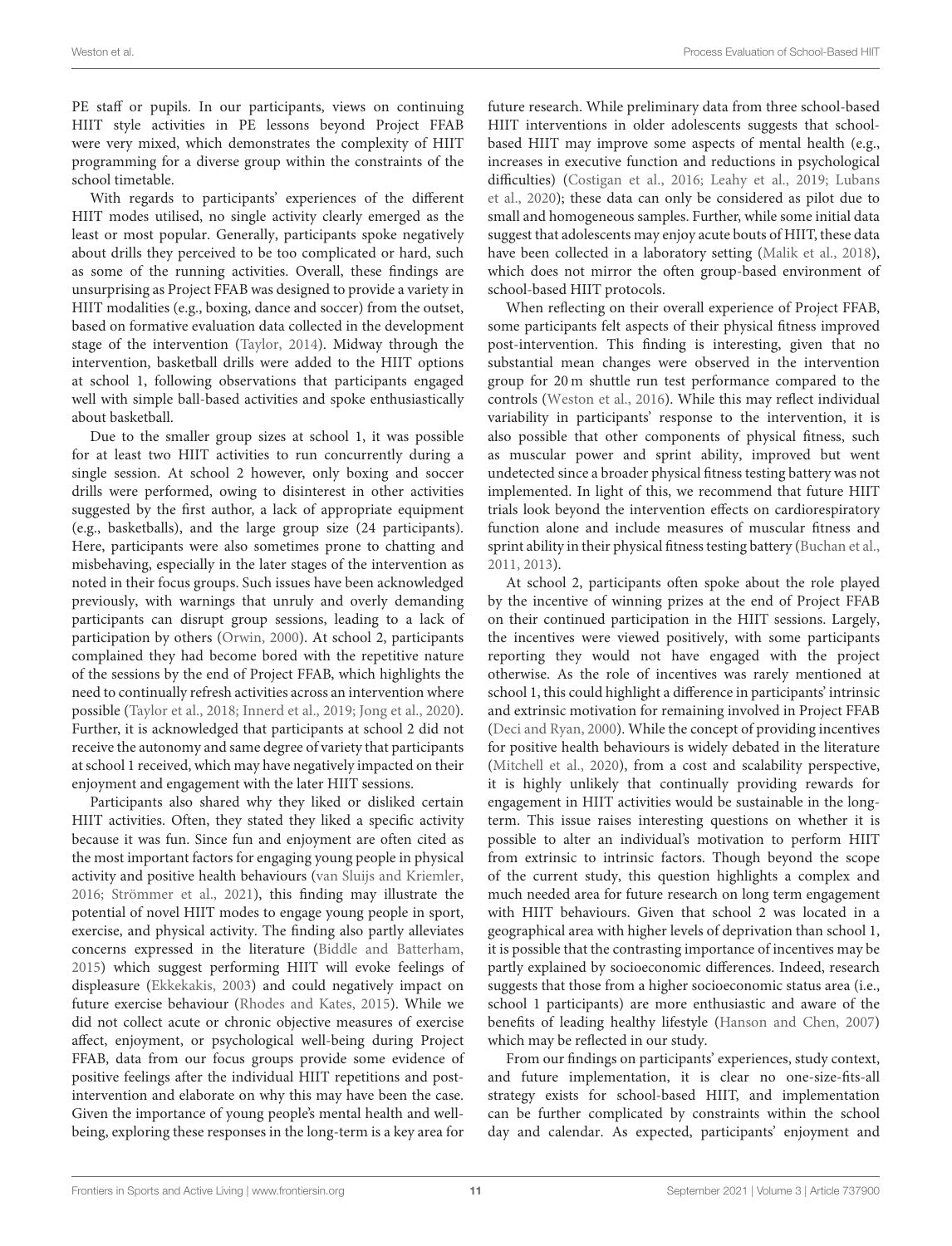engagement varied depending on the HIIT activity, so it remains crucial that future HIIT interventions for young people try to closely replicate young peoples' physical activity preferences and patterns [\(Weston et al., 2020\)](#page-14-0). The role of the HIIT deliverer also appears to be important for ensuring a positive HIIT experience in young people. In our study, participants viewed the encouragement they received from the instructors as helpful, which should be replicated in future work. Consideration to intensity monitoring (e.g., heart rate monitor) also appears to be key in engaging participants and maximising intervention fidelity. From a programming perspective, Project FFAB could be improved by regularly refreshing the HIIT activity options throughout the intervention to minimise boredom, ensuring the participants are aware of exactly how long the work: rest ratio is, and exploring the option of non-PE based sessions in consultation with the PE staff and prospective participants. The notion of HIIT sessions only taking place during PE remains contentious, unless a scalable model where HIIT is performed in addition, as opposed to in replacement of PE activities can be developed. Early success in this regard has been shown in the "Burn2Learn" intervention for older adolescents in Australia, where HIIT sessions are teacher- as opposed to researcher-led [\(Costigan et al., 2015b;](#page-12-16) [Kennedy et al., 2020;](#page-13-14) [Lubans et al.,](#page-13-15) [2020\)](#page-13-15).

In terms of outcome measures, future studies should continue to explore the role of school-based HIIT in young people's mental health, and health outcomes beyond the traditional cardiometabolic measures assessed to date. When considering the strengths of our current study, it is important to highlight that our focus groups involved >80% of the participants who took part in the intervention, which maximises the likelihood that the data collected were representative of the intervention group as a whole. We have also detailed in-depth adolescent experiences of school-based HIIT for the first time. Where possible, future process evaluations of school-based HIIT should incorporate both teacher and pupil perspectives. The former was not the focus of our study, however by involving teachers in future evaluations questions on the scalability of projects could be better answered. As we did not conduct focus groups in the control schools, adolescent perceptions of being part of a school-based programme in general remain unknown. This could also be explored in future work.

# **CONCLUSIONS**

Collectively, this mixed methods process evaluation of Project FFAB offers rich insights into how a HIIT intervention can be implemented within the school setting. By interviewing participants involved in Project FFAB, we have given a voice to young people in the research process, who have largely been overlooked previously. Overall, the multi-activity HIIT drills were well-received, implemented as planned, and participants often reported they were fun to complete. The programme could be modified to account for individuals' preferences when non-PE based sessions took place, include a wider range of activities,

and communication of the work: rest ratio could be strengthened. While not assessed objectively, participants reported some positive physical and psychological benefits beyond the scope of the study, which should be explored in future work. Overall, the study findings support the use of school-based HIIT as a means of engaging young people in physical activity, and provides valuable insights into how HIIT can be implemented in community settings.

# DATA AVAILABILITY STATEMENT

The raw data supporting the conclusions of this article will be made available by the authors, without undue reservation.

# ETHICS STATEMENT

The studies involving human participants were reviewed and approved by Teesside University Research Governance and Ethics Committee. Written informed consent to participate in this study was provided by the participants' legal guardian/next of kin and written assent was obtained from the study participants.

# AUTHOR CONTRIBUTIONS

KW, AI, and AB designed the study. KW, AI, and LA completed data collection and performed the data analysis. KW wrote the first draft of the manuscript. All authors contributed to manuscript revision, read, and approved the submitted version.

# FUNDING

The work was undertaken as part of a Ph.D. studentship funded by Fuse, the Centre for Translational Research in Public Health. KW, AI, LA, SB, and AB are members of Fuse, the Centre for Translational Research in Public Health [\(www.fuse.ac.uk\)](http://www.fuse.ac.uk). Fuse is a UK Clinical Research Collaboration (UKCRC) Public Health Research Centre of Excellence. Funding for Fuse from the British Heart Foundation, Cancer Research UK, National Institute of Health Research, Economic and Social Research Council, Medical Research Council, Health and Social Care Research and Development Office, Northern Ireland, National Institute for Social Care and Health Research (Welsh Assembly Government) and the Wellcome Trust, under the auspices of the UKCRC, is gratefully acknowledged. The views expressed in this paper do not necessarily represent those of the funders or UKCRC. The funders had no role in study design, data collection and analysis, decision to publish, or preparation of the manuscript.

# ACKNOWLEDGMENTS

The authors would like to thank the study participants and school teachers for their enthusiasm and engagement throughout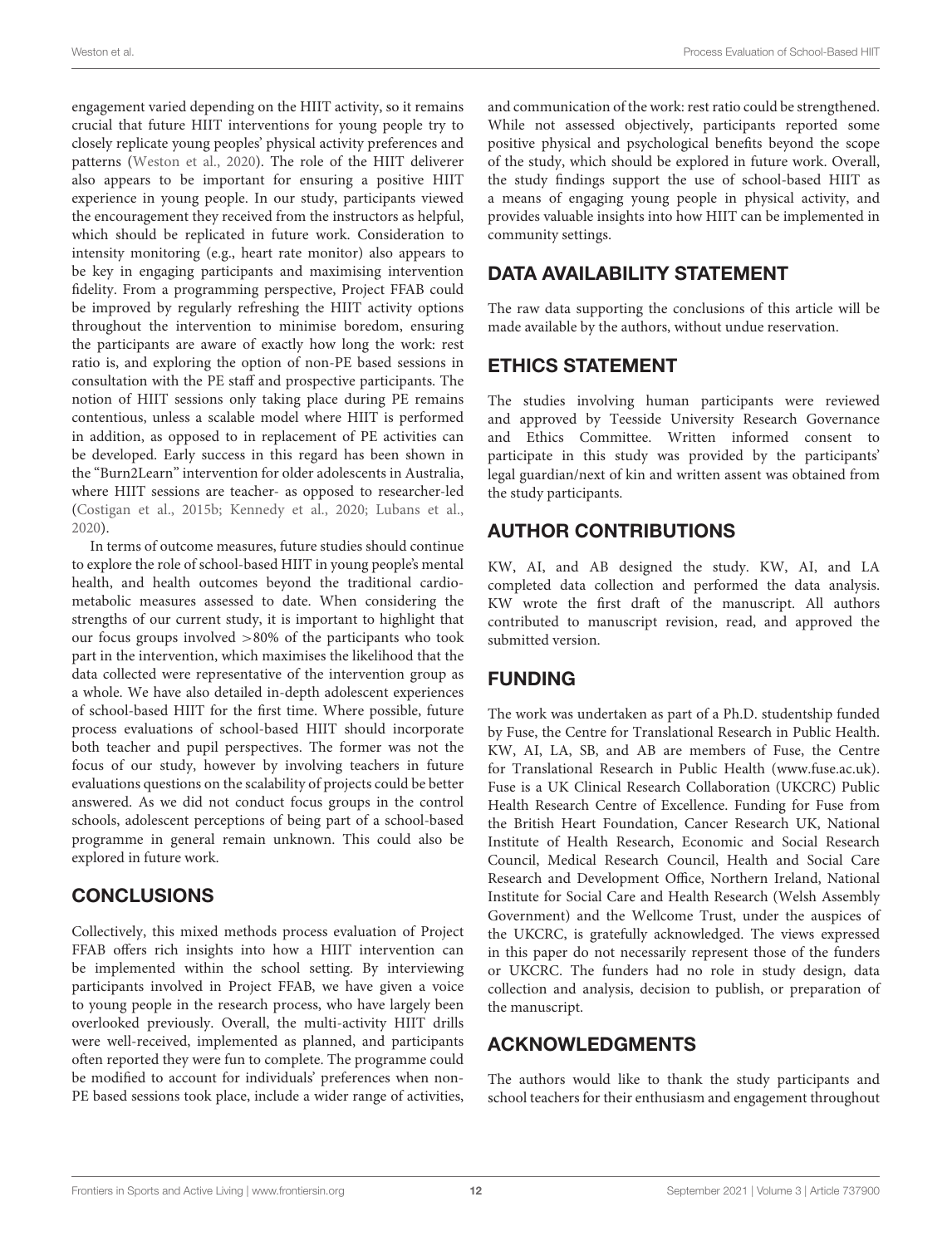the project. We would also like to thank the dance teachers for their involvement and support in the dance-based HIIT sessions. Finally, we would like to acknowledge Hope Taylor Weston for her support in the final stages of the manuscript preparation.

### **REFERENCES**

- <span id="page-12-25"></span>Arambepola, C., Perera, M., Gillison, F., Peacock, O., and Thompson, D. (2021). The understanding, acceptability, and relevance of personalised multidimensional physical activity feedback among urban adults: evidence from a qualitative feasibility study in Sri Lanka. BMC Public Health. [21:715. doi: 10.1186/s12889-021-](https://doi.org/10.1186/s12889-021-10774-0) 10774-0
- <span id="page-12-8"></span>Baranowski, T., and Jago, R. (2005). Understanding the mechanisms of change in children's physical activity programs. Exerc. Sport Sci. Rev. 33, 163–168. doi: [10.1097/00003677-200510000-00003](https://doi.org/10.1097/00003677-200510000-00003)
- <span id="page-12-3"></span>Bauman, A., and Nutbeam, D. (2013). Evaluation in a Nutshell: A Practical Guide to the Evaluation of Health Promotion Programs. Sydney: McGraw-hill.
- <span id="page-12-7"></span>Bellg, A. J., Borrelli, B., Resnick, B., Hecht, J., Minicucci, D. S., Ory, M., et al. (2004). Enhancing treatment fidelity in health behavior change studies: best practices and recommendations from the NIH Behavior Change Consortium. Health Psychol. 23, 443–451. doi: [10.1037/0278-6133.23.5.443](https://doi.org/10.1037/0278-6133.23.5.443)
- <span id="page-12-12"></span>Biddle, S. J., and Batterham, A. M. (2015). High-intensity interval exercise training for public health: a big HIT or shall we HIT it on the head? Int. J. Behav. Nutr. Phys. Act. 12:95. doi: [10.1186/s12966-015-0254-9](https://doi.org/10.1186/s12966-015-0254-9)
- <span id="page-12-2"></span>Bond, B., Weston, K. L., Williams, C. A., and Barker, A. R. (2017). Perspectives on high-intensity interval exercise for health promotion in children and adolescents. Open Access J. Sports Med. 8, 243–265. doi: [10.2147/OAJSM.S127395](https://doi.org/10.2147/OAJSM.S127395)
- <span id="page-12-23"></span>Braun, V., and Clarke, V. (2006). Using thematic analysis in psychology. Qual. Res. Psychol. 3, 77–101. doi: [10.1191/1478088706qp063oa](https://doi.org/10.1191/1478088706qp063oa)
- <span id="page-12-24"></span>Braun, V., and Clarke, V. (2019). To saturate or not to saturate? Questioning data saturation as a useful concept for thematic analysis and sample-size rationales. Qual. Res. Sport Exerc. Health. 13, 201–16. doi: [10.1080/2159676X.2019.1704846](https://doi.org/10.1080/2159676X.2019.1704846)
- <span id="page-12-30"></span>Buchan, D. S., Ollis, S., Thomas, N. E., Buchanan, N., Cooper, S. M., Malina, R. M., et al. (2011). Physical activity interventions: effects of duration and intensity. Scand. J. Med. Sci. Sports 21, e341–e350. doi: [10.1111/j.1600-0838.2011.01303.x](https://doi.org/10.1111/j.1600-0838.2011.01303.x)
- <span id="page-12-15"></span>Buchan, D. S., Ollis, S., Young, J. D., Cooper, S. M., Shield, J. P., and Baker, J. S. (2013). High intensity interval running enhances measures of physical fitness but not metabolic measures of cardiovascular disease risk in healthy adolescents. BMC Public Health. 13:498. doi: [10.1186/1471-2458-13-498](https://doi.org/10.1186/1471-2458-13-498)
- <span id="page-12-14"></span>Burn, N., Weston, M., Atkinson, G., Graham, M., and Weston, K. (2021). Brief Exercise at Work (BE@ Work): a mixed-methods pilot trial of a workplace highintensity interval training intervention. Front. Sports. Act. Living. 3:699608. doi: [10.3389/fspor.2021.699608](https://doi.org/10.3389/fspor.2021.699608)
- <span id="page-12-18"></span>Cook, T. D., and Campbell, D. T. (1979). Quasi-experimentation: Design and Analysis Issues for Field Settings. Boston: Houghton Mifflin.
- <span id="page-12-29"></span>Costigan, S. A., Eather, N., Plotnikoff, R. C., Hillman, C. H., and Lubans, D. R. (2016). High-Intensity interval training for cognitive and mental health in adolescents. Med. Sci. Sports Exerc. 48, 1985–1993. doi: [10.1249/MSS.0000000000000993](https://doi.org/10.1249/MSS.0000000000000993)
- <span id="page-12-11"></span>Costigan, S. A., Eather, N., Plotnikoff, R. C., Taaffe, D. R., and Lubans, D. R. (2015a). High-intensity interval training for improving health-related fitness in adolescents: a systematic review and meta-analysis. Br. J. Sports Med. 49, 1253–1261. doi: [10.1136/bjsports-2014-094490](https://doi.org/10.1136/bjsports-2014-094490)
- <span id="page-12-16"></span>Costigan, S. A., Eather, N., Plotnikoff, R. C., Taaffe, D. R., Pollock, E., Kennedy, S. G., et al. (2015b). Preliminary efficacy and feasibility of embedding high intensity interval training into the school day: a pilot randomized controlled trial. Prev. Med. Rep. [2, 973–979. doi: 10.1016/j.pmedr.2015.11.](https://doi.org/10.1016/j.pmedr.2015.11.001) 001
- <span id="page-12-19"></span>Craig, P., Dieppe, P., Macintyre, S., Michie, S., Nazareth, I., and Petticrew, M. (2008). Developing and evaluating complex interventions: the new

## SUPPLEMENTARY MATERIAL

<span id="page-12-21"></span>The Supplementary Material for this article can be found [online at: https://www.frontiersin.org/articles/10.3389/fspor.](https://www.frontiersin.org/articles/10.3389/fspor.2021.737900/full#supplementary-material) 2021.737900/full#supplementary-material

[Medical Research Council guidance.](https://doi.org/10.1136/bmj.a1655) BMJ 337:a1655. doi: 10.1136/bmj. a1655

- <span id="page-12-31"></span>Deci, E. L., and Ryan, R. M. (2000). The "what" and "why" of goal pursuits: Human needs and the self-determination of behavior. Psychol. Inq. 11, 227–268. doi: [10.1207/S15327965PLI1104\\_01](https://doi.org/10.1207/S15327965PLI1104_01)
- <span id="page-12-0"></span>Dobbins, M., Husson, H., DeCorby, K., and LaRocca, R. L. (2013). Schoolbased physical activity programs for promoting physical activity and fitness in children and adolescents aged 6 to 18. Cochrane Database Syst. Rev. 2013:Cd007651. doi: [10.1002/14651858.CD007651.pub2](https://doi.org/10.1002/14651858.CD007651.pub2)
- <span id="page-12-5"></span>Dumas, J. E., Lynch, A. M., Laughlin, J. E., Phillips Smith, E., and Prinz, R. J. (2001). Promoting intervention fidelity. Conceptual issues, methods, and preliminary results from the early alliance prevention trial. Am. J. Prev. Med. 20, 38–47. doi: [10.1016/S0749-3797\(00\)00272-5](https://doi.org/10.1016/S0749-3797(00)00272-5)
- <span id="page-12-10"></span>Eddolls, W. T. B., McNarry, M. A., Stratton, G., Winn, C. O. N., and Mackintosh, K. A. (2017). High-intensity interval training interventions in children and adolescents: a systematic review. Sports Med. 47, 2363–2374. doi: [10.1007/s40279-017-0753-8](https://doi.org/10.1007/s40279-017-0753-8)
- <span id="page-12-28"></span>Ekkekakis, P. (2003). Pleasure and displeasure from the body: perspectives from exercise. Cogn. Emot. 17, 213–239. doi: [10.1080/02699930302292](https://doi.org/10.1080/02699930302292)
- <span id="page-12-1"></span>Franks, A., Kelder, S. H., Dino, G. A., Horn, K. A., Gortmaker, S. L., Wiecha, J. L., et al. (2007). School-based programs: lessons learned from CATCH, Planet Health, and Not-On-Tobacco. Prev. Chronic Dis. 4:A33.
- <span id="page-12-9"></span>Gibala, M. J., Little, J. P., Macdonald, M. J., and Hawley, J. A. (2012). Physiological adaptations to low-volume, high-intensity interval training in health and disease. J. Physiol. 590, 1077–1084. doi: [10.1113/jphysiol.2011.224725](https://doi.org/10.1113/jphysiol.2011.224725)
- <span id="page-12-22"></span>Glasgow, R. E., Vogt, T. M., and Boles, S. M. (1999). Evaluating the public health impact of health promotion interventions: the RE-AIM framework. Am. J. Public Health 89, 1322–1327. doi: [10.2105/AJPH.89.9.1322](https://doi.org/10.2105/AJPH.89.9.1322)
- <span id="page-12-32"></span>Hanson, M. D., and Chen, E. (2007). Socioeconomic status and health behaviors in adolescence: a review of the literature. J. Behav. Med. 30, 263–285. doi: [10.1007/s10865-007-9098-3](https://doi.org/10.1007/s10865-007-9098-3)
- <span id="page-12-17"></span>Henaghan, J., McWhannell, N., Foweather, L., Cable, N. T., Batterham, A. M., Statton, G., et al. (2008). The effect of structured exercise classes and a lifestyle intervention on cardiovascular risk factors in primary schoolchildren: An exploratory trial (the A-CLASS project). Pediatr. Exercise Sci. 20,169–180. doi: [10.1123/pes.20.2.169](https://doi.org/10.1123/pes.20.2.169)
- <span id="page-12-6"></span>Horner, S., Rew, L., and Torres, R. (2006). Enhancing intervention fidelity: a means of strengthening study impact. J. Spec. Pediatr. Nurs. 11, 80–89. doi: [10.1111/j.1744-6155.2006.00050.x](https://doi.org/10.1111/j.1744-6155.2006.00050.x)
- <span id="page-12-20"></span>Horner, S. D. (2000). Using focus group methods with middle school children. Res Nurs Health. 23. 510-517. middle school children. Res Nurs Health. 23. doi: [10.1002/1098-240X\(200012\)23:6andlt;510::AID-NUR9andgt;3.0.CO;2-L](https://doi.org/10.1002/1098-240X(200012)23:6andlt;510::AID-NUR9andgt;3.0.CO;2-L)
- <span id="page-12-26"></span>Innerd, A. L., Azevedo, L. B., and Batterham, A. M. (2019). The effect of a curriculum-based physical activity intervention on accelerometerassessed physical activity in schoolchildren: a non-randomised mixed methods controlled before-and-after study. PLoS ONE. 14:e0225997. doi: [10.1371/journal.pone.0225997](https://doi.org/10.1371/journal.pone.0225997)
- <span id="page-12-4"></span>Jago, R., Sebire, S. J., Davies, B., Wood, L., Banfield, K., Edwards, M. J., et al. (2015). Increasing children's physical activity through a teaching-assistant led extracurricular intervention: process evaluation of the action 3:30 randomised feasibility trial. BMC Public Health. 15:156. doi: [10.1186/s12889-015-1501-3](https://doi.org/10.1186/s12889-015-1501-3)
- <span id="page-12-27"></span>Jong, S. T., Croxson, C. H. D., Guell, C., Lawlor, E. R., Foubister, C., Brown, H. E., et al. (2020). Adolescents' perspectives on a school-based physical activity intervention: a mixed method study. J. Sport Health Sci. 9, 28–40. doi: [10.1016/j.jshs.2019.06.007](https://doi.org/10.1016/j.jshs.2019.06.007)
- <span id="page-12-13"></span>Jung, M. E., Little, J. P., and Batterham, A. M. (2015). Commentary: why sprint interval training is inappropriate for a largely sedentary population. Front. Psychol. 6:1999. doi: [10.3389/fpsyg.2015.01999](https://doi.org/10.3389/fpsyg.2015.01999)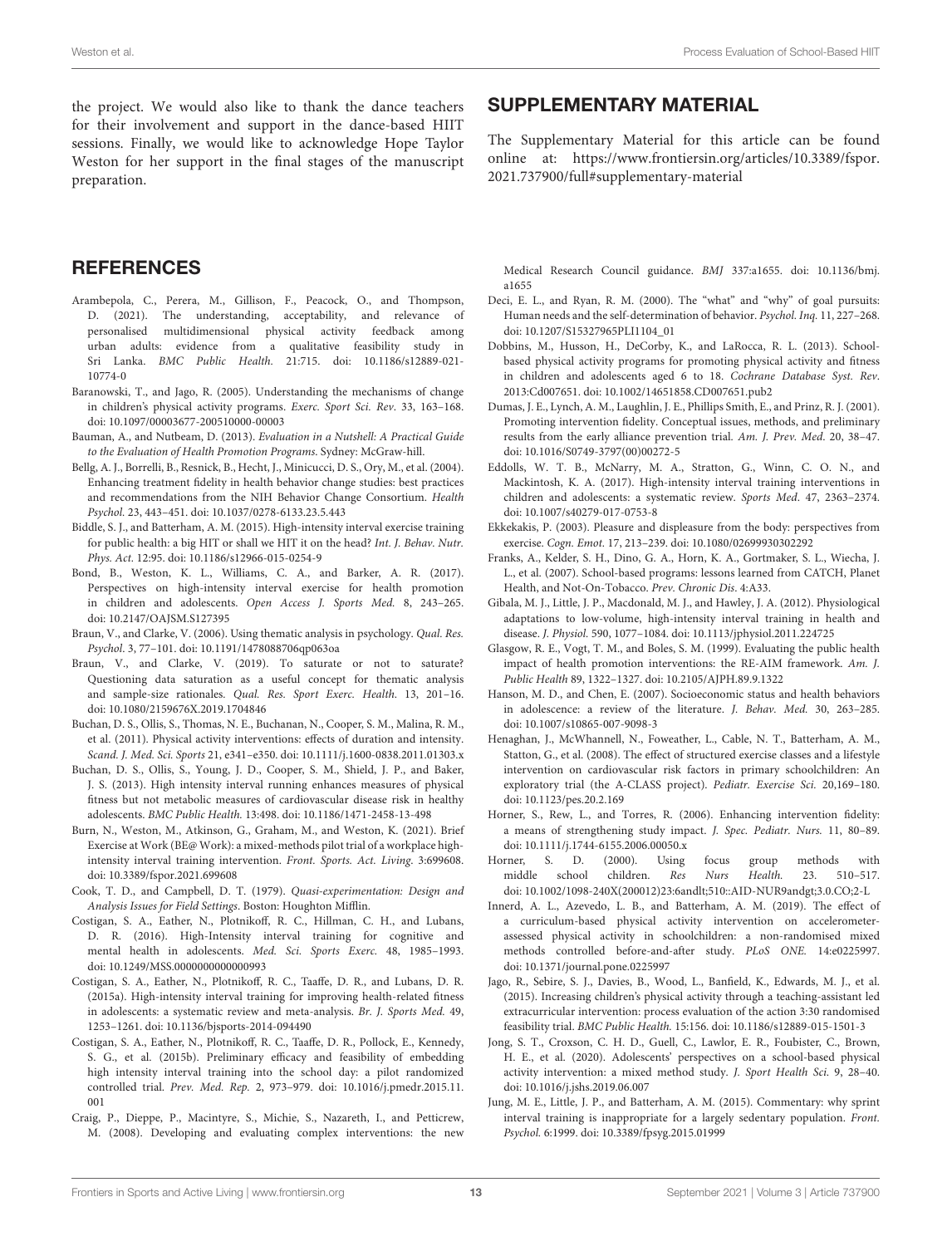- <span id="page-13-14"></span>Kennedy, S. G., Leahy, A. A., Smith, J. J., Eather, N., Hillman, C. H., Morgan, P. J., et al. (2020). Process evaluation of a school-based high-intensity interval training program for older adolescents: the Burn 2 Learn cluster randomised controlled trial. Children 7:299. doi: [10.3390/children7120299](https://doi.org/10.3390/children7120299)
- <span id="page-13-11"></span>Kinnafick, F. E., Thøgersen-Ntoumani, C., Shepherd, S. O., Wilson, O. J., Wagenmakers, A. J. M., and Shaw, C. S. (2018). In it together: a qualitative evaluation of participant experiences of a 10-week, group-based, workplace HIIT Program for insufficiently active adults. J. Sport Exerc. Psychol. 40, 10–19. doi: [10.1123/jsep.2017-0306](https://doi.org/10.1123/jsep.2017-0306)
- <span id="page-13-0"></span>Kriemler, S., Meyer, U., Martin, E., van Sluijs, E. M., Andersen, L. B., and Martin, B. W. (2011). Effect of school-based interventions on physical activity and fitness in children and adolescents: a review of reviews and systematic update. Br. J. Sports Med. 45, 923–930. doi: [10.1136/bjsports-2011-090186](https://doi.org/10.1136/bjsports-2011-090186)
- <span id="page-13-13"></span>Leahy, A. A., Eather, N., Smith, J. J., Hillman, C. H., Morgan, P. J., Plotnikoff, R. C., et al. (2019). Feasibility and preliminary efficacy of a teacher-facilitated highintensity interval training intervention for older adolescents. Pediatr. Exerc. Sci. 31, 107–117. doi: [10.1123/pes.2018-0039](https://doi.org/10.1123/pes.2018-0039)
- <span id="page-13-10"></span>Leahy, A. A., Mavilidi, M. F., Smith, J. J., Hillman, C. H., Eather, N., Barker, D., et al. (2020). Review of high-intensity interval training for cognitive and mental health in youth. Med. Sci. Sports Exerc. 52, 2224–2234. doi: [10.1249/MSS.0000000000002359](https://doi.org/10.1249/MSS.0000000000002359)
- <span id="page-13-19"></span>Little, J. P., Gillen, J. B., Percival, M. E., Safdar, A., Tarnopolsky, M. A., Punthakee, Z., et al. (2011). Low-volume high-intensity interval training reduces hyperglycemia and increases muscle mitochondrial capacity in patients with type 2 diabetes. J. Appl. Physiol. 111, 1554–1560. doi: [10.1152/japplphysiol.00921.2011](https://doi.org/10.1152/japplphysiol.00921.2011)
- <span id="page-13-8"></span>Logan, G. R., Harris, N., Duncan, S., and Schofield, G. (2014). A review of adolescent high-intensity interval training. Sports Med. 44, 1071–1085. doi: [10.1007/s40279-014-0187-5](https://doi.org/10.1007/s40279-014-0187-5)
- <span id="page-13-3"></span>Love, R., Adams, J., and van Sluijs, E. M. F. (2019). Are school-based physical activity interventions effective and equitable? A meta-analysis of cluster randomized controlled trials with accelerometer-assessed activity. Obes. Rev. 20, 859–870. doi: [10.1111/obr.12823](https://doi.org/10.1111/obr.12823)
- <span id="page-13-21"></span>Low, J. (2019). A pragmatic definition of the concept of theoretical saturation. Sociol. Focus [52, 131–139. doi: 10.1080/00380237.2018.](https://doi.org/10.1080/00380237.2018.1544514) 1544514
- <span id="page-13-15"></span>Lubans, D. R., Smith, J. J., Eather, N., Leahy, A. A., Morgan, P. J., Lonsdale, C., et al. (2020). Time-efficient intervention to improve older adolescents' cardiorespiratory fitness: findings from the 'Burn 2 Learn' cluster randomised controlled trial. Br. J. Sports Med. 55, 751–758. doi: [10.1136/bjsports-2020-103277](https://doi.org/10.1136/bjsports-2020-103277)
- <span id="page-13-32"></span>Malik, A. A., Williams, C. A., Weston, K. L., and Barker, A. R. (2018). Perceptual responses to high- and moderate-intensity interval exercise in adolescents. Med. Sci. Sports Exerc. [50, 1021–1030. doi: 10.1249/MSS.00000000000](https://doi.org/10.1249/MSS.0000000000001508) 01508
- <span id="page-13-23"></span>Malik, A. A., Williams, C. A., Weston, K. L., and Barker, A. R. (2019). Perceptual and cardiorespiratory responses to high-intensity interval exercise in adolescents: does work intensity matter? J. Sports Sci. Med. 18, 1–12.
- <span id="page-13-22"></span>Martinez, N., Kilpatrick, M. W., Salomon, K., Jung, M. E., and Little, J. P. (2015). Affective and enjoyment responses to high-intensity interval training in overweight-to-obese and insufficiently active adults. J. Sport Exerc. Psychol. 37, 138–149. doi: [10.1123/jsep.2014-0212](https://doi.org/10.1123/jsep.2014-0212)
- <span id="page-13-26"></span>Marttinen, R., Landi, D., Fredrick, R. N., and Silverman, S. (2019). Wearable digital technology in PE: advantages, barriers, and teachers' ideologies. J. Teach. Phys. Educ. 39, 227–235. doi: [10.1123/jtpe.2018-0240](https://doi.org/10.1123/jtpe.2018-0240)
- <span id="page-13-27"></span>McLaren, S. J., Graham, M., Spears, I. R., and Weston, M. (2016). The sensitivity of differential ratings of perceived exertion as measures of internal load. Int. J. Sports Physiol. Perform. 11, 404–406. doi: [10.1123/ijspp.2015-0223](https://doi.org/10.1123/ijspp.2015-0223)
- <span id="page-13-12"></span>Metcalfe, R. S., Atef, H., Mackintosh, K., McNarry, M., Ryde, G., Hill, D. M., et al. (2020). Time-efficient and computer-guided sprint interval exercise training for improving health in the workplace: a randomised mixed-methods feasibility study in office-based employees. BMC Public Health. 20:313. doi: [10.1186/s12889-020-8444-z](https://doi.org/10.1186/s12889-020-8444-z)
- <span id="page-13-33"></span>Mitchell, M. S., Orstad, S. L., Biswas, A., Oh, P. I., Jay, M., Pakosh, M. T., et al. (2020). Financial incentives for physical activity in adults: systematic review and meta-analysis. Br. J. Sports Med. 54, 1259–1268. doi: [10.1136/bjsports-2019-100633](https://doi.org/10.1136/bjsports-2019-100633)
- <span id="page-13-6"></span>Moncher, F. J., and Prinz, R. J. (1991). Treatment fidelity in outcome studies. Clin. Psychol. Rev. 11, 247–266. doi: [10.1016/0272-7358\(91\)90103-2](https://doi.org/10.1016/0272-7358(91)90103-2)
- <span id="page-13-5"></span>Moore, G. F., Audrey, S., Barker, M., Bond, L., Bonell, C., Hardeman, W., et al. (2015). Process evaluation of complex interventions: medical research council guidance. BMJ. 350:h1258. doi: [10.1136/bmj.h1258](https://doi.org/10.1136/bmj.h1258)
- <span id="page-13-7"></span>Naylor, P. J., Nettlefold, L., Race, D., Hoy, C., Ashe, M. C., Wharf Higgins, J., et al. (2015). Implementation of school based physical activity interventions: a systematic review. Prev. Med. 72, 95–115. doi: [10.1016/j.ypmed.2014.12.034](https://doi.org/10.1016/j.ypmed.2014.12.034)
- <span id="page-13-18"></span>Noble, M., McLennan, D., Wilkinson, K., Whitworth, A., Barnes, H., and Dibben, C. (2008). The English Indices of Deprivation 2007. London: Communities and Local Government.
- <span id="page-13-28"></span>Orwin, R. G. (2000). Assessing program fidelity in substance abuse health services research. Addiction [95, S309–327. doi: 10.1080/096521400200](https://doi.org/10.1080/09652140020004250) 04250
- <span id="page-13-31"></span>Rhodes, R. E., and Kates, A. (2015). Can the affective response to exercise predict future motives and physical activity behavior? a systematic review of published evidence. Ann. Behav. Med. 49, 715–731. doi: [10.1007/s12160-015-9704-5](https://doi.org/10.1007/s12160-015-9704-5)
- <span id="page-13-25"></span>Ridgers, N. D., McNarry, M. A., and Mackintosh, K. A. (2016). Feasibility and effectiveness of using wearable activity trackers in youth: a systematic review. JMIR Mhealth Uhealth. 4:e129. doi: [10.2196/mhealth.6540](https://doi.org/10.2196/mhealth.6540)
- <span id="page-13-4"></span>Saunders, R. P., Evans, M. H., and Joshi, P., (2005). Developing a process-evaluation plan for assessing health promotion program implementation: a how-to guide. Health Promot. Pract. 6, 134–147. doi: [10.1177/1524839904273387](https://doi.org/10.1177/1524839904273387)
- <span id="page-13-1"></span>St Leger, L. S., Kolbe, L., Lee, A., and McCall DS Young, I. M. (2007). "School health promotion," in Global Perspectives on Health Promotion, eds D. V. McQueen, C. M. Jones (New York, NY: Springer), 107–124. doi: [10.1007/978-0-387-70974-1\\_8](https://doi.org/10.1007/978-0-387-70974-1_8)
- <span id="page-13-30"></span>Strömmer, S., Shaw, S., Jenner, S., Vogel, C., Lawrence, W., Woods-Townsend, K., et al. (2021). How do we harness adolescent values in designing health behaviour change interventions? A qualitative study. Br. J. Health Psychol. 4:1–18. doi: [10.1111/bjhp.12526](https://doi.org/10.1111/bjhp.12526)
- <span id="page-13-20"></span>Taylor, K. L. (2014). Project FFAB (Fun Fast Activity Blasts). Effect of a novel school-based high-intensity interval training intervention on cardiometabolic risk markers and physical activity levels in adolescents. [dissertation thesis]. [Middlesbrough (UK)]. Teesside University.
- <span id="page-13-16"></span>Taylor, K. L., Weston, M., and Batterham, A. M. (2015). Evaluating intervention fidelity: an example from a high-intensity interval training study. PLoS ONE. 10:e0125166. doi: [10.1371/journal.pone.0125166](https://doi.org/10.1371/journal.pone.0125166)
- <span id="page-13-29"></span>Taylor, S. L., Noonan, R. J., Knowles, Z. R., McGrane, B., Curry, W. B., and Fairclough, S. J. (2018). Acceptability and feasibility of single-component primary school physical activity interventions to inform the AS:Sk project. Children 5:171. doi: [10.3390/children5120171](https://doi.org/10.3390/children5120171)
- <span id="page-13-9"></span>Thivel, D., Masurier, J., Baquet, G., Timmons, B. W., Pereira, B., Berthoin, S., et al. (2019). High-intensity interval training in overweight and obese children and adolescents: systematic review and meta-analysis. J. Sports Med. Phys. Fitness. 59, 310–324. doi: [10.23736/S0022-4707.18.08075-1](https://doi.org/10.23736/S0022-4707.18.08075-1)
- <span id="page-13-17"></span>Tong, A., Sainsbury, P., and Craig, J. (2007). Consolidated criteria for reporting qualitative research (COREQ): a 32-item checklist for interviews and focus groups. Int. J. Qual. Health Care [19, 349–357. doi: 10.1093/intqhc/](https://doi.org/10.1093/intqhc/mzm042) mzm042
- <span id="page-13-24"></span>Turk, M. W., Elci, O. U., Wang, J., Sereika, S. M., Ewing, L. J., Acharya, S. D., et al. (2013). Self-monitoring as a mediator of weight loss in the SMART randomized clinical trial. Int. J. Behav. Med. [20, 556–561. doi: 10.1007/s12529-012-](https://doi.org/10.1007/s12529-012-9259-9) 9259-9
- <span id="page-13-2"></span>van Sluijs, E. M., and Kriemler, S. (2016). Reflections on physical activity intervention research in young people - dos, don'ts, and critical thoughts. Int. J. Behav. Nutr. Phys. Act. [13:25. doi: 10.1186/s12966-016-](https://doi.org/10.1186/s12966-016-0348-z) 0348-z